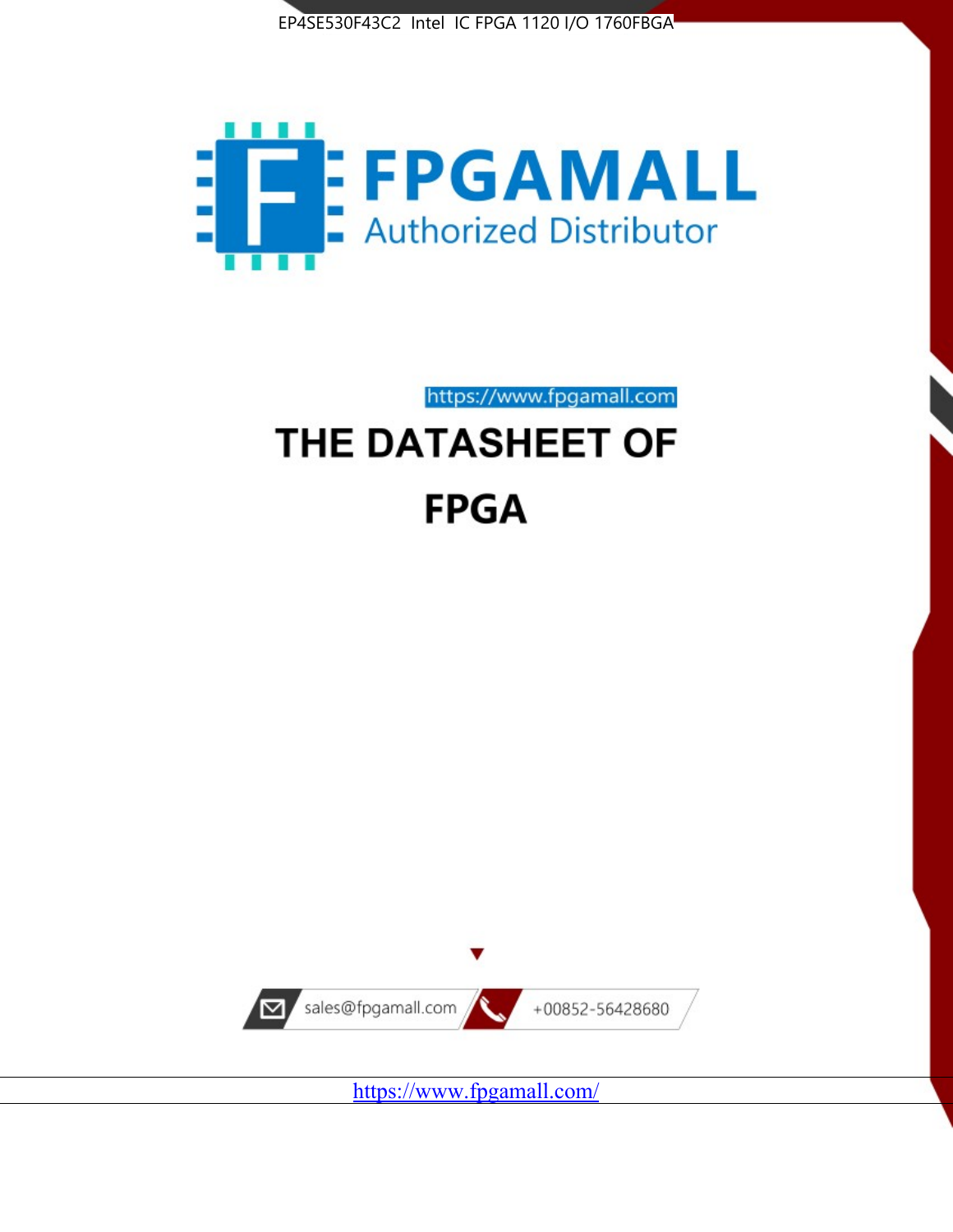EP4SE530F43C2 Intel IC FPGA 1120 I/O 1760FBGA



# **1. Overview for the Stratix IV Device Family**

**SIV51001-3.5**

Altera® Stratix® IV FPGAs deliver a breakthrough level of system bandwidth and power efficiency for high-end applications, allowing you to innovate without compromise. Stratix IV FPGAs are based on the Taiwan Semiconductor Manufacturing Company (TSMC) 40-nm process technology and surpass all other high-end FPGAs, with the highest logic density, most transceivers, and lowest power requirements.

The Stratix IV device family contains three optimized variants to meet different application requirements:

- Stratix IV E (Enhanced) FPGAs—up to 813,050 logic elements (LEs), 33,294 kilobits (Kb) RAM, and 1,288 18 x 18 bit multipliers
- Stratix IV GX transceiver FPGAs—up to 531,200 LEs, 27,376 Kb RAM, 1,288 18 x 18-bit multipliers, and 48 full-duplex clock data recovery (CDR)-based transceivers at up to 8.5 Gbps
- Stratix IV GT—up to 531,200 LEs, 27,376 Kb RAM, 1,288 18 x 18-bit multipliers, and 48 full-duplex CDR-based transceivers at up to 11.3 Gbps

The complete Altera high-end solution includes the lowest risk, lowest total cost path to volume using HardCopy® IV ASICs for all the family variants, a comprehensive portfolio of application solutions customized for end-markets, and the industry leading Quartus® II software to increase productivity and performance.

For information about upcoming Stratix IV device features, refer to the *Upcoming [Stratix IV Device Features](http://www.altera.com/literature/hb/stratix-iv/uf01001.pdf?GSA_pos=2&WT.oss_r=1&WT.oss=upcoming)* document.

f For information about changes to the currently published *Stratix IV Device Handbook*, refer to the *[Addendum to the Stratix IV Device Handbook](http://www.altera.com/literature/hb/stratix-iv/stx4_siv54002.pdf)* chapter.

This chapter contains the following sections:

- "Feature Summary" on page 1–2
- "Architecture Features" on page 1–6
- "Integrated Software Platform" on page 1–19
- "Ordering Information" on page 1–19

@2016 Altera Corporation. All rights reserved. ALTERA, ARRIA, CYCLONE, HARDCOPY, MAX, MEGACORE, NIOS, QUARTUS and STRATIX words and logos are trademarks of Altera Corporation and registered in the U.S. Patent and Trademark



Stratix IV Device Handbook Volume 1 January 2016

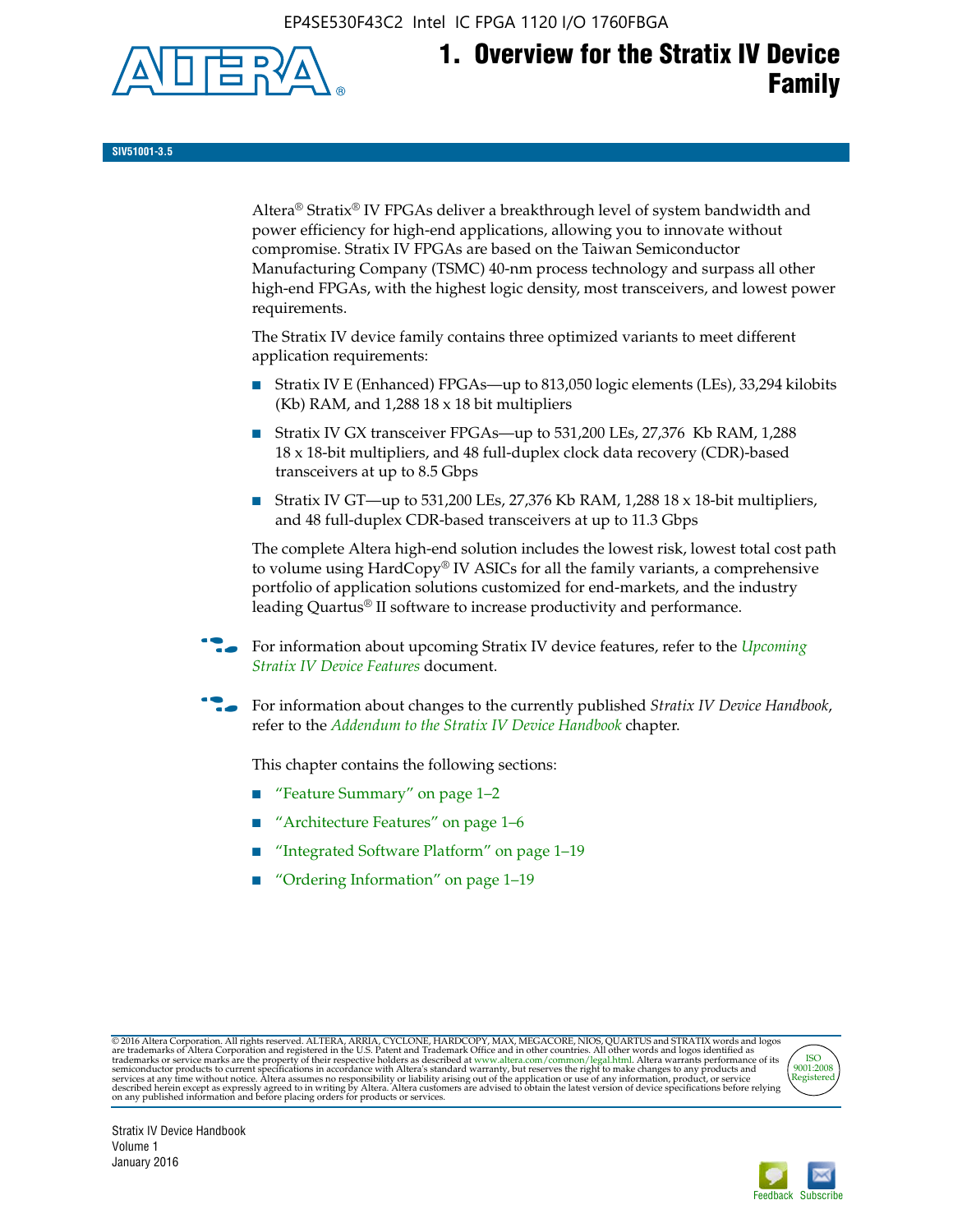# **Feature Summary**

The following list summarizes the Stratix IV device family features:

- Up to 48 full-duplex CDR-based transceivers in Stratix IV GX and GT devices supporting data rates up to 8.5 Gbps and 11.3 Gbps, respectively
- Dedicated circuitry to support physical layer functionality for popular serial protocols, such as PCI Express (PCIe) (PIPE) Gen1 and Gen2, Gbps Ethernet (GbE), Serial RapidIO, SONET/SDH, XAUI/HiGig, (OIF) CEI-6G, SD/HD/3G-SDI, Fibre Channel, SFI-5, and Interlaken
- Complete PCIe protocol solution with embedded PCIe hard IP blocks that implement PHY-MAC layer, Data Link layer, and Transaction layer functionality

**For more information, refer to the** *[IP Compiler for PCI Express User Guide](http://www.altera.com/literature/ug/ug_pci_express.pdf)***.** 

- Programmable transmitter pre-emphasis and receiver equalization circuitry to compensate for frequency-dependent losses in the physical medium
- Typical physical medium attachment (PMA) power consumption of 100 mW at 3.125 Gbps and 135 mW at 6.375 Gbps per channel
- 72,600 to 813,050 equivalent LEs per device
- 7,370 to 33,294 Kb of enhanced TriMatrix memory consisting of three RAM block sizes to implement true dual-port memory and FIFO buffers
- High-speed digital signal processing (DSP) blocks configurable as 9 x 9-bit,  $12 \times 12$ -bit,  $18 \times 18$ -bit, and  $36 \times 36$ -bit full-precision multipliers at up to 600 MHz
- Up to 16 global clocks (GCLK), 88 regional clocks (RCLK), and 132 periphery clocks (PCLK) per device
- Programmable power technology that minimizes power while maximizing device performance
- Up to 1,120 user I/O pins arranged in 24 modular I/O banks that support a wide range of single-ended and differential I/O standards
- Support for high-speed external memory interfaces including DDR, DDR2, DDR3 SDRAM, RLDRAM II, QDR II, and QDR II+ SRAM on up to 24 modular I/O banks
- High-speed LVDS I/O support with serializer/deserializer (SERDES), dynamic phase alignment (DPA), and soft-CDR circuitry at data rates up to 1.6 Gbps
- Support for source-synchronous bus standards, including SGMII, GbE, SPI-4 Phase 2 (POS-PHY Level 4), SFI-4.1, XSBI, UTOPIA IV, NPSI, and CSIX-L1
- Pinouts for Stratix IV E devices designed to allow migration of designs from Stratix III to Stratix IV E with minimal PCB impact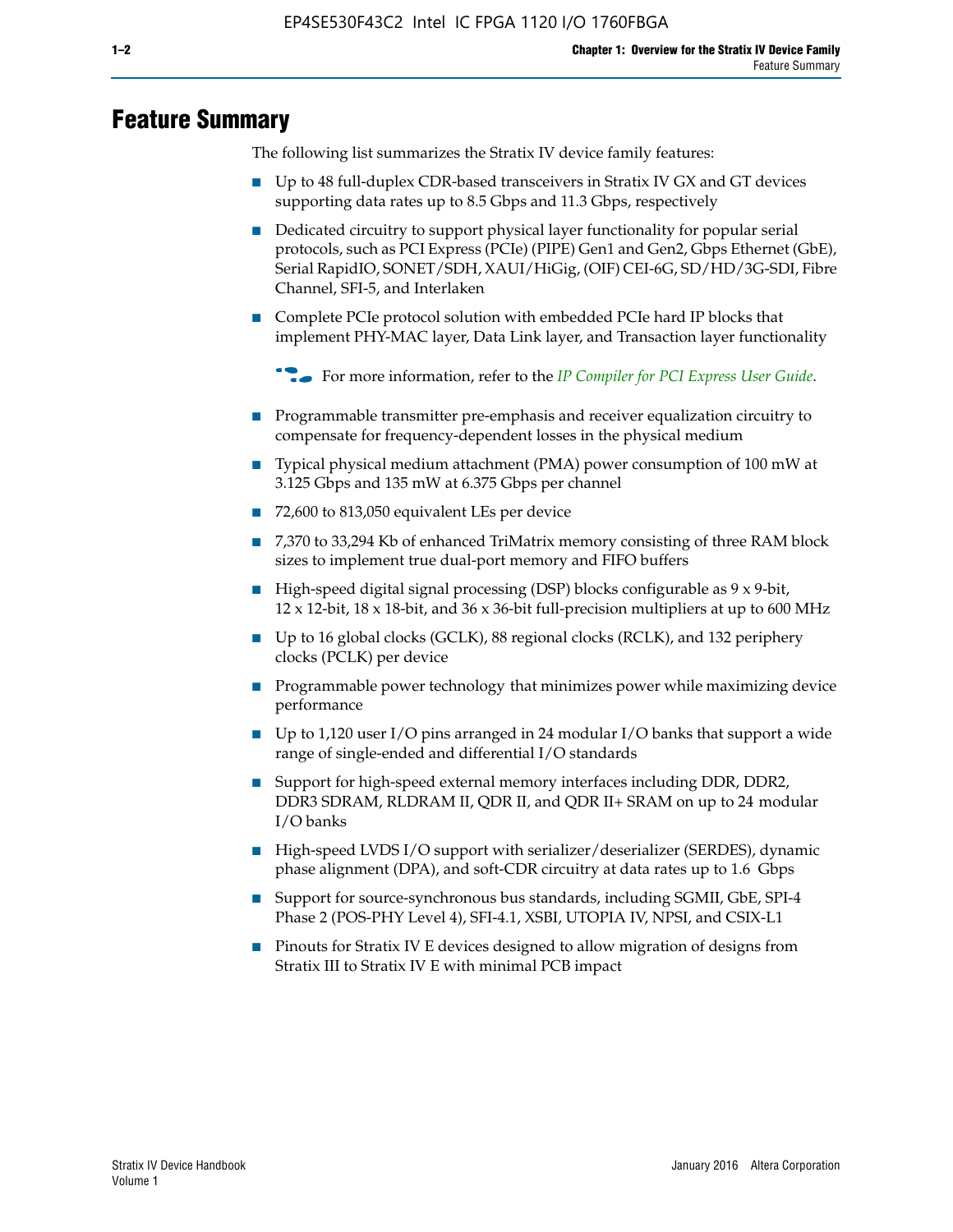# **Stratix IV GX Devices**

Stratix IV GX devices provide up to 48 full-duplex CDR-based transceiver channels per device:

- Thirty-two out of the 48 transceiver channels have dedicated physical coding sublayer (PCS) and physical medium attachment (PMA) circuitry and support data rates between 600 Mbps and 8.5 Gbps
- The remaining 16 transceiver channels have dedicated PMA-only circuitry and support data rates between 600 Mbps and 6.5 Gbps
- **1 The actual number of transceiver channels per device varies with device selection. For** more information about the exact transceiver count in each device, refer to Table 1–1 on page 1–11.
- 1 For more information about transceiver architecture, refer to the *[Transceiver](http://www.altera.com/literature/hb/stratix-iv/stx4_siv52001.pdf)  [Architecture in Stratix IV Devices](http://www.altera.com/literature/hb/stratix-iv/stx4_siv52001.pdf)* chapter.

Figure 1–1 shows a high-level Stratix IV GX chip view.

#### **Figure 1–1. Stratix IV GX Chip View** *(1)*



#### **Note to Figure 1–1:**

(1) Resource counts vary with device selection, package selection, or both.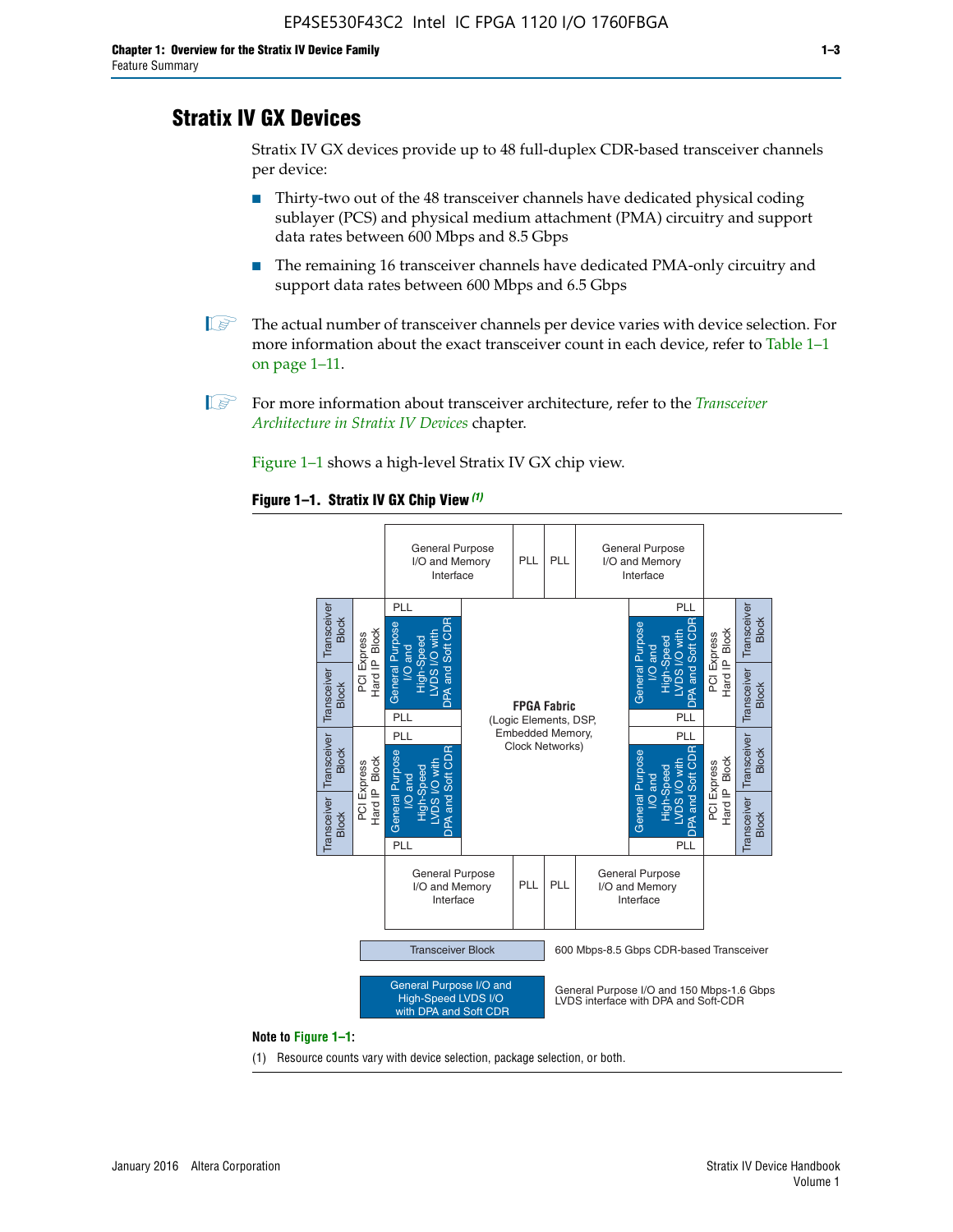# **Stratix IV E Device**

Stratix IV E devices provide an excellent solution for applications that do not require high-speed CDR-based transceivers, but are logic, user I/O, or memory intensive.

Figure 1–2 shows a high-level Stratix IV E chip view.





#### **Note to Figure 1–2:**

(1) Resource counts vary with device selection, package selection, or both.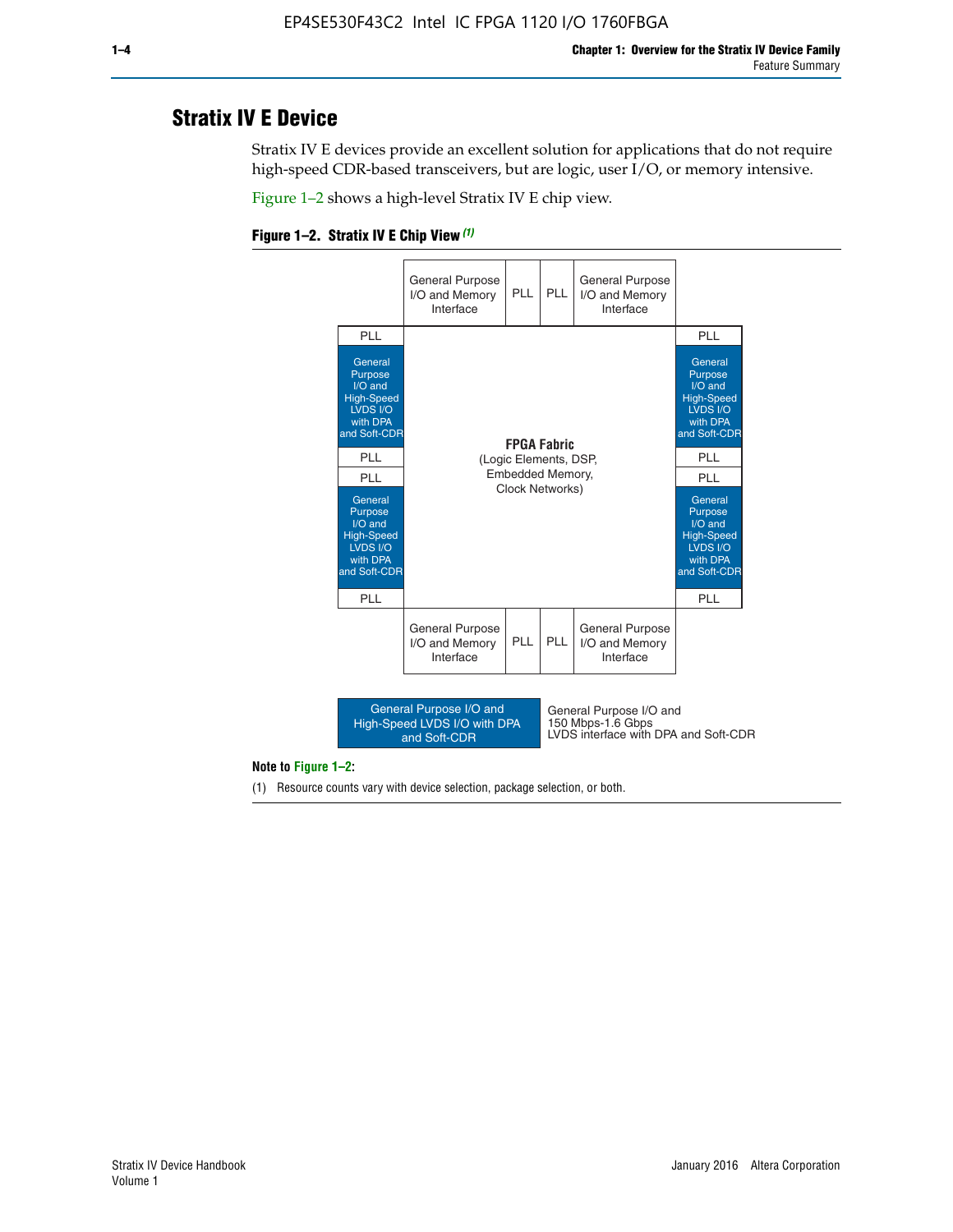# **Stratix IV GT Devices**

Stratix IV GT devices provide up to 48 CDR-based transceiver channels per device:

- Thirty-two out of the 48 transceiver channels have dedicated PCS and PMA circuitry and support data rates between 600 Mbps and 11.3 Gbps
- The remaining 16 transceiver channels have dedicated PMA-only circuitry and support data rates between 600 Mbps and 6.5 Gbps
- **1** The actual number of transceiver channels per device varies with device selection. For more information about the exact transceiver count in each device, refer to Table 1–7 on page 1–16.
- $\mathbb{I}$  For more information about Stratix IV GT devices and transceiver architecture, refer to the *[Transceiver Architecture in Stratix IV Devices](http://www.altera.com/literature/hb/stratix-iv/stx4_siv52001.pdf)* chapter.

Figure 1–3 shows a high-level Stratix IV GT chip view.





(1) Resource counts vary with device selection, package selection, or both.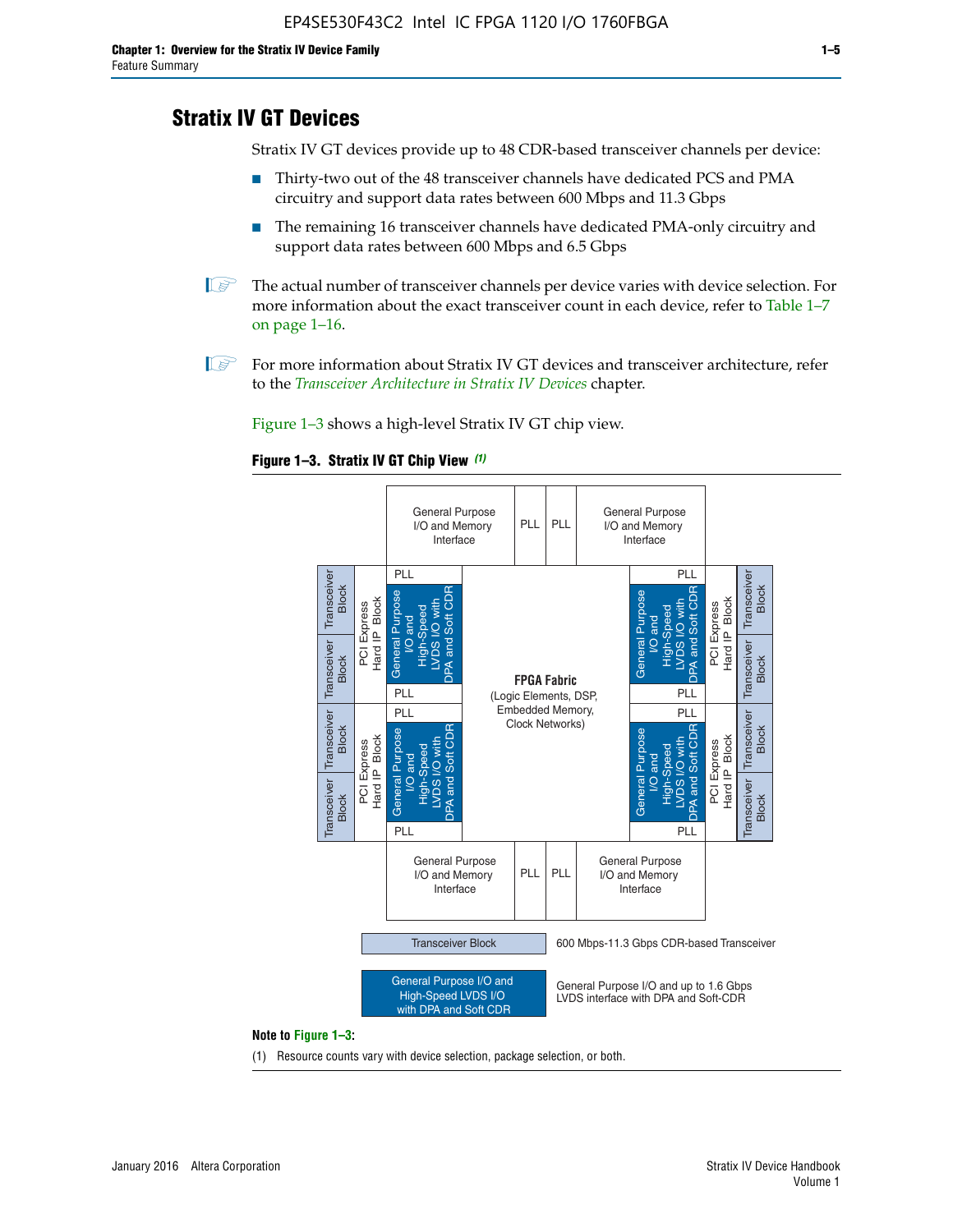# **Architecture Features**

The Stratix IV device family features are divided into high-speed transceiver features and FPGA fabric and I/O features.

 $\mathbb{I}$  The high-speed transceiver features apply only to Stratix IV GX and Stratix IV GT devices.

# **High-Speed Transceiver Features**

The following sections describe high-speed transceiver features for Stratix IV GX and GT devices.

## **Highest Aggregate Data Bandwidth**

Up to 48 full-duplex transceiver channels supporting data rates up to 8.5 Gbps in Stratix IV GX devices and up to 11.3 Gbps in Stratix IV GT devices.

## **Wide Range of Protocol Support**

Physical layer support for the following serial protocols:

- Stratix IV GX—PCIe Gen1 and Gen2, GbE, Serial RapidIO, SONET/SDH, XAUI/HiGig, (OIF) CEI-6G, SD/HD/3G-SDI, Fibre Channel, SFI-5, GPON, SAS/SATA, HyperTransport 1.0 and 3.0, and Interlaken
- Stratix IV GT—40G/100G Ethernet, SFI-S, Interlaken, SFI-5.1, Serial RapidIO, SONET/SDH, XAUI/HiGig, (OIF) CEI-6G, 3G-SDI, and Fibre Channel
- Extremely flexible and easy-to-configure transceiver data path to implement proprietary protocols
- PCIe Support
	- Complete PCIe Gen1 and Gen2 protocol stack solution compliant to PCI Express base specification 2.0 that includes PHY-MAC, Data Link, and transaction layer circuitry embedded in PCI Express hard IP blocks
	- **For more information, refer to the [PCI Express Compiler User Guide](http://www.altera.com/literature/ug/ug_pci_express.pdf).**
	- Root complex and end-point applications
	- $x1, x4,$  and  $x8$  lane configurations
	- PIPE 2.0-compliant interface
	- Embedded circuitry to switch between Gen1 and Gen2 data rates
	- Built-in circuitry for electrical idle generation and detection, receiver detect, power state transitions, lane reversal, and polarity inversion
	- 8B/10B encoder and decoder, receiver synchronization state machine, and ± 300 parts per million (ppm) clock compensation circuitry
	- Transaction layer support for up to two virtual channels (VCs)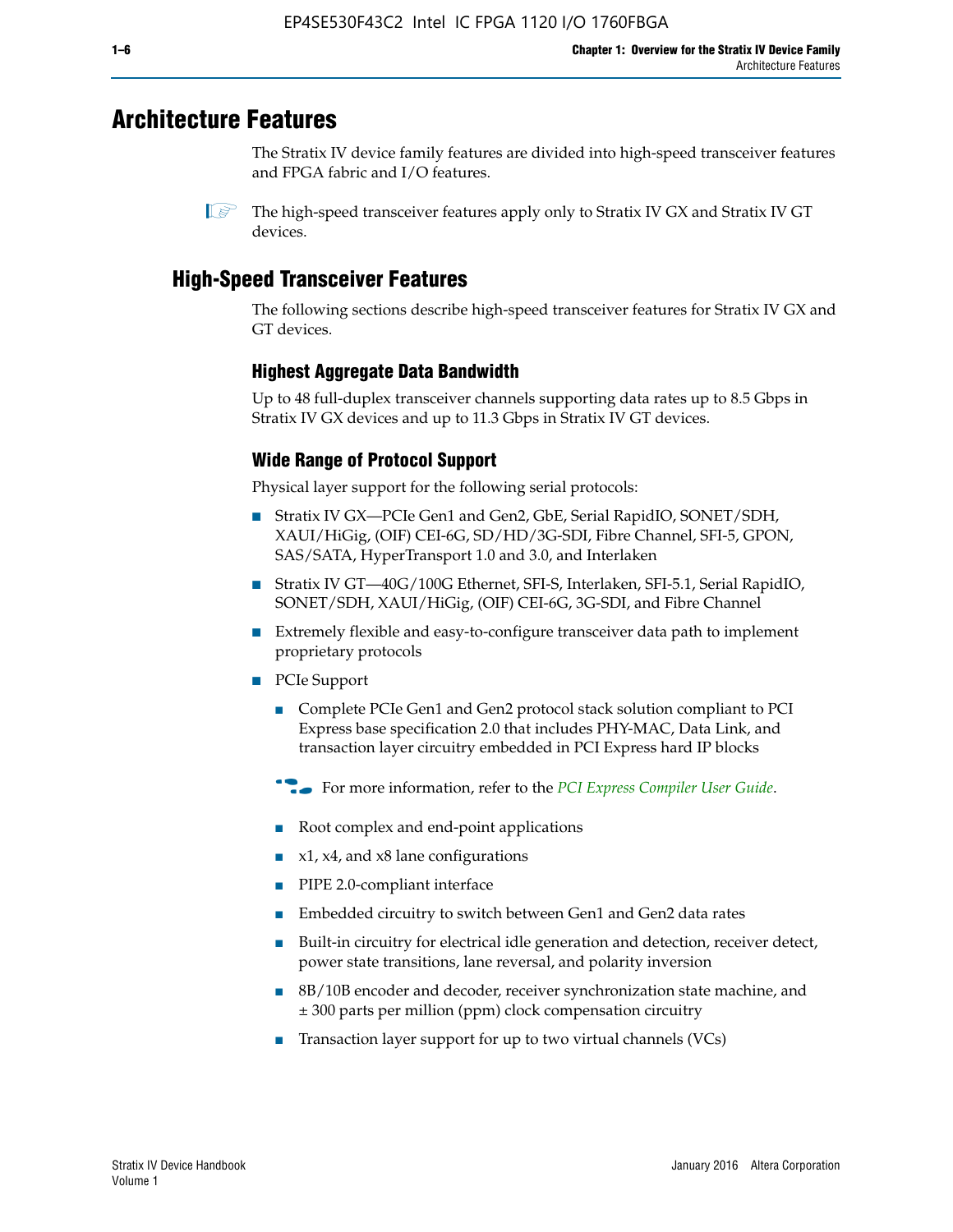- XAUI/HiGig Support
	- Compliant to IEEE802.3ae specification
	- **■** Embedded state machine circuitry to convert XGMII idle code groups  $(|11|)$ to and from idle ordered sets  $(|A|, |K|, |R|)$  at the transmitter and receiver, respectively
	- 8B/10B encoder and decoder, receiver synchronization state machine, lane deskew, and  $\pm 100$  ppm clock compensation circuitry
- GbE Support
	- Compliant to IEEE802.3-2005 specification
	- Automatic idle ordered set  $(111/112/1)$  generation at the transmitter, depending on the current running disparity
	- 8B/10B encoder and decoder, receiver synchronization state machine, and ± 100 ppm clock compensation circuitry
- Support for other protocol features such as MSB-to-LSB transmission in SONET/SDH configuration and spread-spectrum clocking in PCIe configurations

#### **Diagnostic Features**

- Serial loopback from the transmitter serializer to the receiver CDR for transceiver PCS and PMA diagnostics
- Reverse serial loopback pre- and post-CDR to transmitter buffer for physical link diagnostics
- Loopback master and slave capability in PCI Express hard IP blocks
- **For more information, refer to the** *[PCI Express Compiler User Guide](http://www.altera.com/literature/ug/ug_pci_express.pdf)***.**

#### **Signal Integrity**

Stratix IV devices simplify the challenge of signal integrity through a number of chip, package, and board-level enhancements to enable efficient high-speed data transfer into and out of the device. These enhancements include:

- Programmable 3-tap transmitter pre-emphasis with up to 8,192 pre-emphasis levels to compensate for pre-cursor and post-cursor inter-symbol interference (ISI)
- Up to 900% boost capability on the first pre-emphasis post-tap
- User-controlled and adaptive 4-stage receiver equalization with up to 16 dB of high-frequency gain
- On-die power supply regulators for transmitter and receiver phase-locked loop (PLL) charge pump and voltage controlled oscillator (VCO) for superior noise immunity
- On-package and on-chip power supply decoupling to satisfy transient current requirements at higher frequencies, thereby reducing the need for on-board decoupling capacitors
- Calibration circuitry for transmitter and receiver on-chip termination (OCT) resistors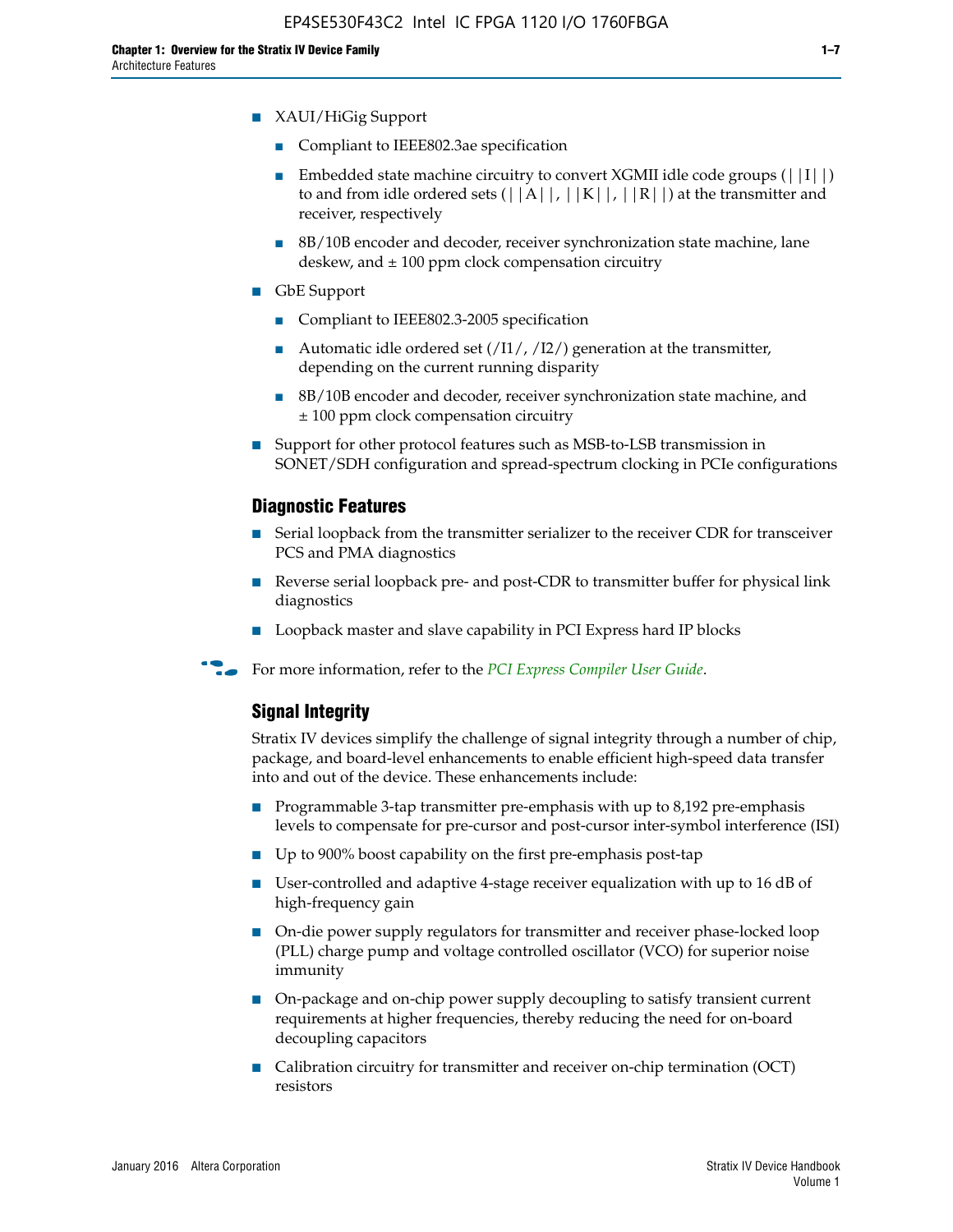# **FPGA Fabric and I/O Features**

The following sections describe the Stratix IV FPGA fabric and I/O features.

### **Device Core Features**

- Up to 531,200 LEs in Stratix IV GX and GT devices and up to 813,050 LEs in Stratix IV E devices, efficiently packed in unique and innovative adaptive logic modules (ALMs)
- Ten ALMs per logic array block (LAB) deliver faster performance, improved logic utilization, and optimized routing
- Programmable power technology, including a variety of process, circuit, and architecture optimizations and innovations
- Programmable power technology available to select power-driven compilation options for reduced static power consumption

#### **Embedded Memory**

- TriMatrix embedded memory architecture provides three different memory block sizes to efficiently address the needs of diversified FPGA designs:
	- 640-bit MLAB
	- 9-Kb M9K
	- 144-Kb M144K
- Up to 33,294 Kb of embedded memory operating at up to 600 MHz
- Each memory block is independently configurable to be a single- or dual-port RAM, FIFO, ROM, or shift register

## **Digital Signal Processing (DSP) Blocks**

- Flexible DSP blocks configurable as  $9 \times 9$ -bit,  $12 \times 12$ -bit,  $18 \times 18$ -bit, and  $36 \times 36$ -bit full-precision multipliers at up to 600 MHz with rounding and saturation capabilities
- Faster operation due to fully pipelined architecture and built-in addition, subtraction, and accumulation units to combine multiplication results
- Optimally designed to support advanced features such as adaptive filtering, barrel shifters, and finite and infinite impulse response (FIR and IIR) filters

#### **Clock Networks**

- Up to 16 global clocks and 88 regional clocks optimally routed to meet the maximum performance of 800 MHz
- Up to 112 and 132 periphery clocks in Stratix IV GX and Stratix IV E devices, respectively
- Up to 66 (16 GCLK + 22 RCLK + 28 PCLK) clock networks per device quadrant in Stratix IV GX and Stratix IV GT devices
- Up to 71 (16 GCLK + 22 RCLK + 33 PCLK) clock networks per device quadrant in Stratix IV E devices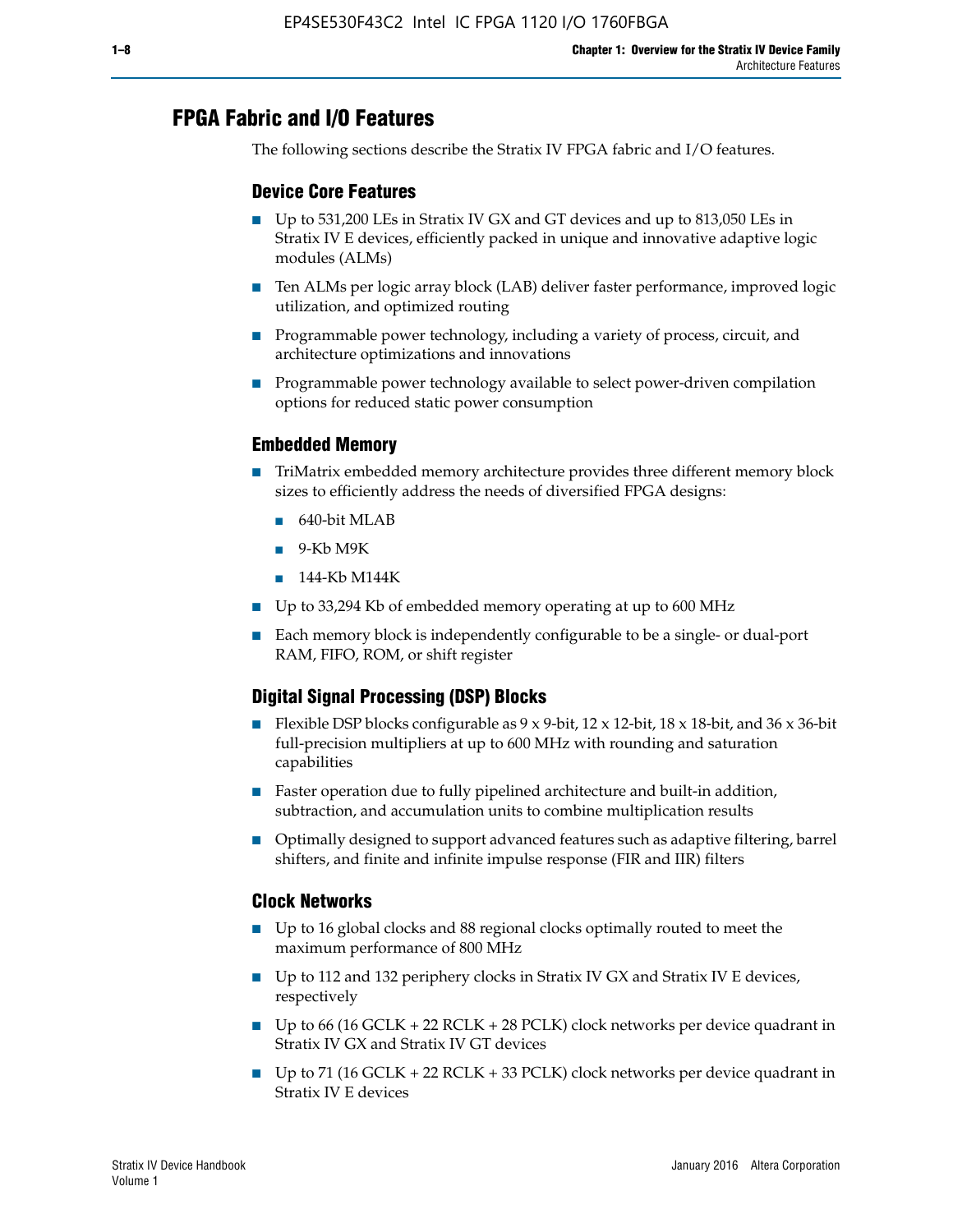## **PLLs**

- Three to 12 PLLs per device supporting spread-spectrum input tracking, programmable bandwidth, clock switchover, dynamic reconfiguration, and delay compensation
- On-chip PLL power supply regulators to minimize noise coupling

### **I/O Features**

- Sixteen to 24 modular I/O banks per device with 24 to 48 I/Os per bank designed and packaged for optimal simultaneous switching noise (SSN) performance and migration capability
- Support for a wide range of industry I/O standards, including single-ended (LVTTL/CMOS/PCI/PCIX), differential (LVDS/mini-LVDS/RSDS), voltage-referenced single-ended and differential (SSTL/HSTL Class I/II) I/O standards
- **O**n-chip series  $(R_S)$  and on-chip parallel  $(R_T)$  termination with auto-calibration for single-ended I/Os and on-chip differential  $(R_D)$  termination for differential I/Os
- Programmable output drive strength, slew rate control, bus hold, and weak pull-up capability for single-ended I/Os
- User I/O:GND: $V_{CC}$  ratio of 8:1:1 to reduce loop inductance in the package—PCB interface
- **■** Programmable transmitter differential output voltage ( $V_{OD}$ ) and pre-emphasis for high-speed LVDS I/O

#### **High-Speed Differential I/O with DPA and Soft-CDR**

- Dedicated circuitry on the left and right sides of the device to support differential links at data rates from 150 Mbps to 1.6 Gbps
- Up to 98 differential SERDES in Stratix IV GX devices, up to 132 differential SERDES in Stratix IV E devices, and up to 47 differential SERDES in Stratix IV GT devices
- DPA circuitry at the receiver automatically compensates for channel-to-channel and channel-to-clock skew in source synchronous interfaces
- Soft-CDR circuitry at the receiver allows implementation of asynchronous serial interfaces with embedded clocks at up to 1.6 Gbps data rate (SGMII and GbE)

#### **External Memory Interfaces**

- Support for existing and emerging memory interface standards such as DDR SDRAM, DDR2 SDRAM, DDR3 SDRAM, QDRII SRAM, QDRII+ SRAM, and RLDRAM II
- DDR3 up to 1,067 Mbps/533 MHz
- Programmable DQ group widths of 4 to 36 bits (includes parity bits)
- Dynamic OCT, trace mismatch compensation, read-write leveling, and half-rate register capabilities provide a robust external memory interface solution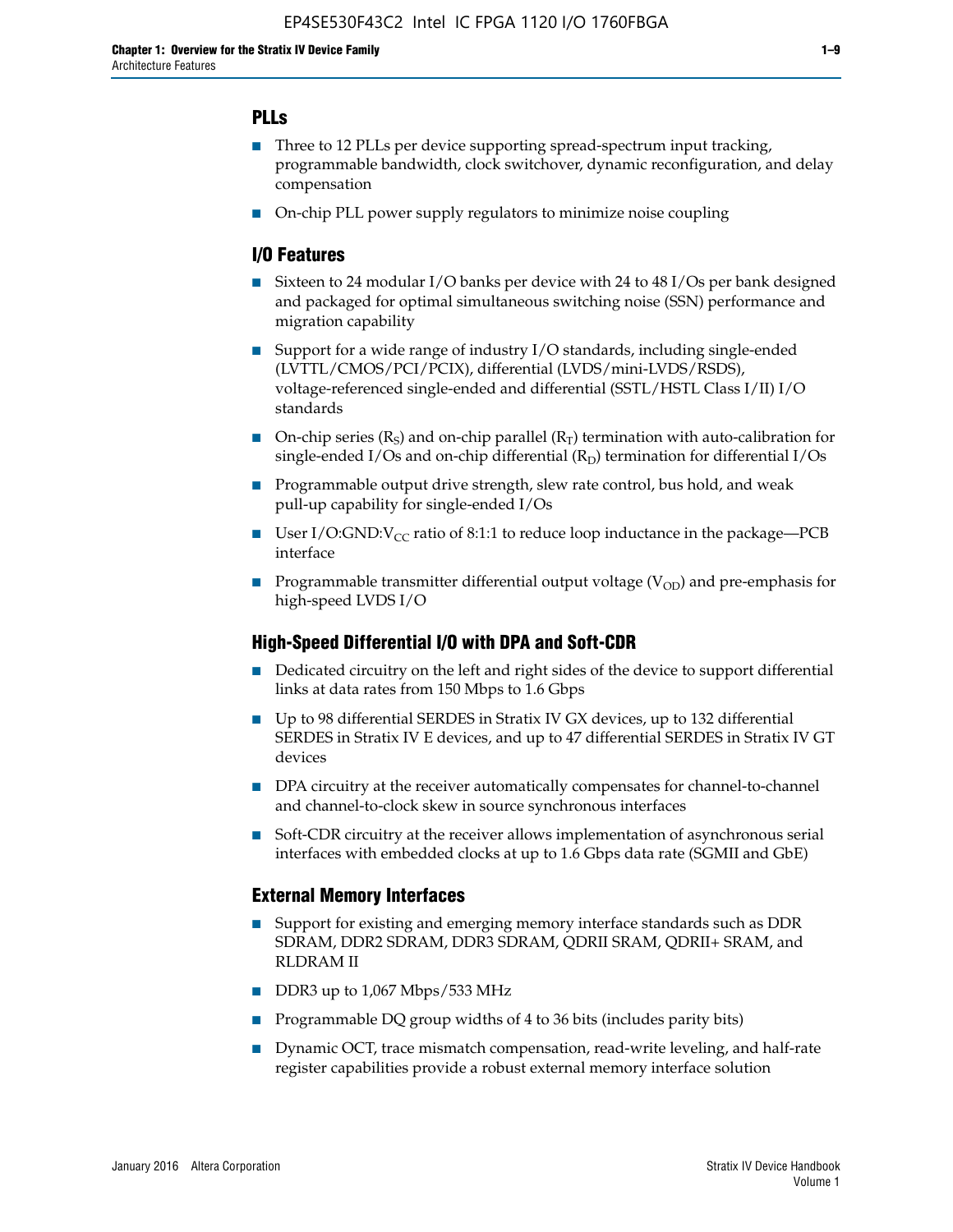## **System Integration**

- All Stratix IV devices support hot socketing
- Four configuration modes:
	- Passive Serial (PS)
	- Fast Passive Parallel (FPP)
	- Fast Active Serial (FAS)
	- JTAG configuration
- Ability to perform remote system upgrades
- 256-bit advanced encryption standard (AES) encryption of configuration bits protects your design against copying, reverse engineering, and tampering
- Built-in soft error detection for configuration RAM cells
- For more information about how to connect the PLL, external memory interfaces,  $I/O$ , high-speed differential I/O, power, and the JTAG pins to PCB, refer to the *[Stratix IV GX and Stratix IV E Device Family Pin Connection Guidelines](http://www.altera.com/literature/dp/stratix4/PCG-01005.pdf)* and the *[Stratix IV GT Device Family Pin Connection Guidelines](http://www.altera.com/literature/dp/stratix4/PCG-01006.pdf)*.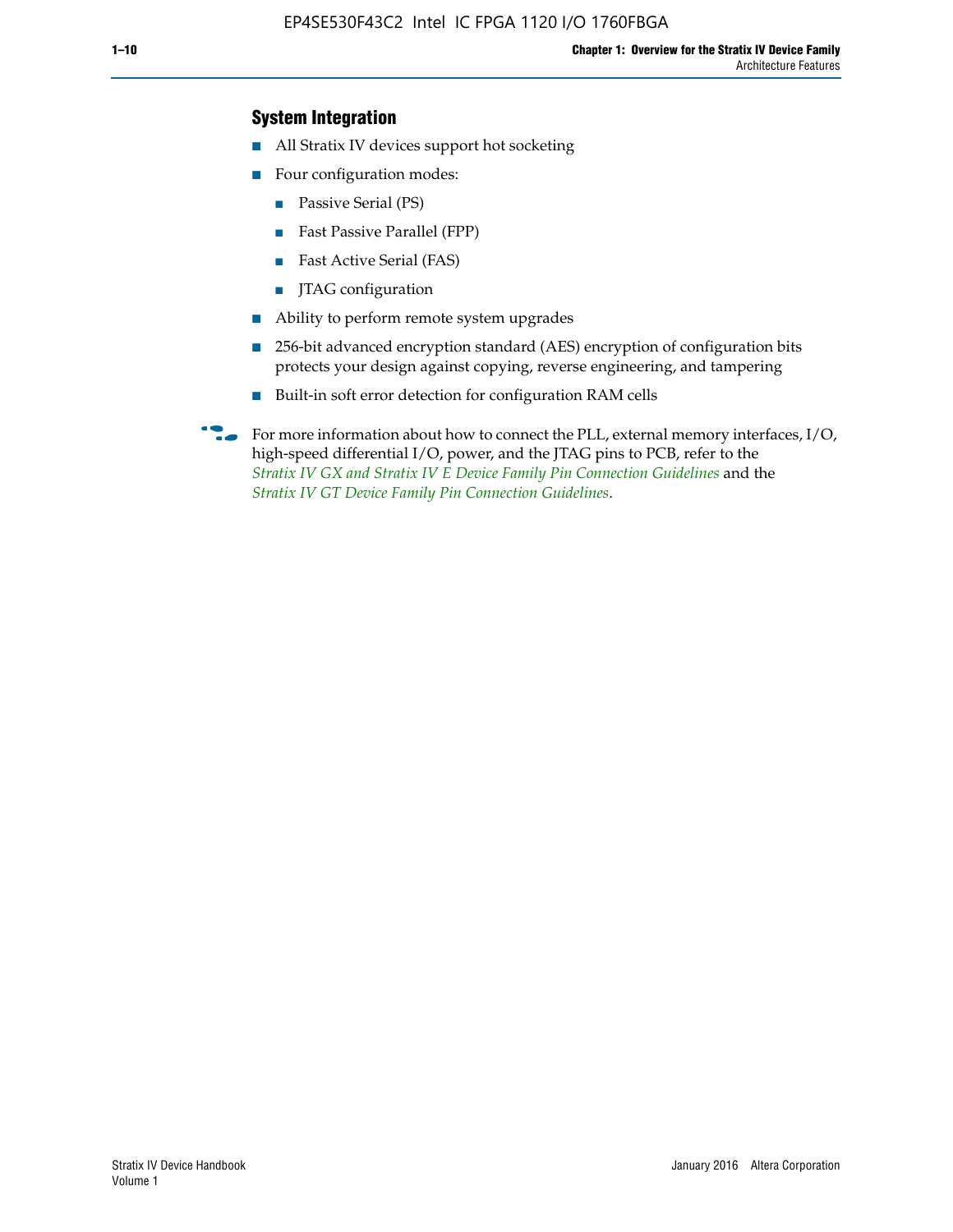#### Table 1–1 lists the Stratix IV GX device features.

## **Table 1–1. Stratix IV GX Device Features (Part 1 of 2)**

| <b>Feature</b>                                                       | EP4SGX70                       |                |                                  | <b>EP4SGX110</b> |    |                                | <b>EP4SGX180</b>               |                |       |              | <b>EP4SGX230</b>         |                          |                               |      |                | <b>EP4SGX290</b> |       |       |       |                          |                   |                | <b>EP4SGX360</b> |       |       |         | <b>EP4SGX530</b> |
|----------------------------------------------------------------------|--------------------------------|----------------|----------------------------------|------------------|----|--------------------------------|--------------------------------|----------------|-------|--------------|--------------------------|--------------------------|-------------------------------|------|----------------|------------------|-------|-------|-------|--------------------------|-------------------|----------------|------------------|-------|-------|---------|------------------|
| <b>Package</b><br><b>Option</b>                                      | F780                           | F1152          | F780                             | F1152            |    | F780                           | F1152                          |                | F1517 | F780         | F1152                    |                          | F1517                         | F780 | F1152          |                  | F1517 | F1760 | F1932 | F780                     | F1152             |                | F1517            | F1760 | F1932 | F1760   | F1932            |
| ALMs                                                                 | 29,040                         |                |                                  | 42,240           |    |                                | 70,300                         |                |       |              | 91,200                   |                          |                               |      |                | 116,480          |       |       |       |                          |                   |                | 141,440          |       |       | 212,480 |                  |
| LEs                                                                  | 72,600                         |                |                                  | 105,600          |    |                                | 175,750                        |                |       |              | 228,000                  |                          |                               |      |                | 291,200          |       |       |       |                          |                   |                | 353,600          |       |       |         | 531,200          |
| 0.6 Gbps-<br>8.5 Gbps<br>Transceivers<br>$(PMA + PCs)$<br>(1)        | $\overline{\phantom{0}}$       | 16             |                                  |                  | 16 |                                | $\qquad \qquad \longleftarrow$ | 16             | 24    |              |                          | 16                       | 24                            |      |                | 16               | 24    | 24    | 32    | $\overline{\phantom{0}}$ |                   | 16             | 24               | 24    | 32    | 24      | 32               |
| 0.6 Gbps-<br>6.5 Gbps<br><b>Transceivers</b><br>$(PMA + PCs)$<br>(1) | 8                              |                | 8                                | 16               | –  | 8                              | 16                             | -              |       | 8            | 16                       | $\overline{\phantom{0}}$ | $\overbrace{\phantom{aaaaa}}$ | 16   | 16             |                  | -     |       |       | 16                       | 16                |                |                  |       |       |         |                  |
| PMA-only<br>CMU<br>Channels<br>$(0.6$ Gbps-<br>6.5 Gbps)             | $\qquad \qquad \longleftarrow$ | 8              | $\overbrace{\phantom{12322111}}$ |                  | 8  | $\qquad \qquad \longleftarrow$ |                                | 8              | 12    | -            | $\overline{\phantom{a}}$ | 8                        | 12                            |      |                | 8                | 12    | 12    | 16    | $\overline{\phantom{0}}$ | $\hspace{0.05cm}$ | 8              | 12               | 12    | 16    | 12      | 16               |
| PCI Express<br>hard IP<br><b>Blocks</b>                              | $\mathbf{1}$                   | $\overline{2}$ |                                  | $\overline{2}$   |    | 1                              |                                | $\overline{2}$ |       | $\mathbf{1}$ |                          | $\overline{c}$           |                               |      |                | $\overline{c}$   |       |       | 4     |                          |                   | $\overline{2}$ |                  |       | 4     |         | 4                |
| High-Speed<br>LVDS<br>SERDES (up<br>to 1.6 Gbps)<br>(4)              | 28                             | 56             | 28                               | 28               | 56 | 28                             | 44                             |                | 88    | 28           | 44                       |                          | 88                            | —    | 44             |                  | 88    | 88    | 98    |                          | 44                |                | 88               | 88    | 98    | 88      | 98               |
| SPI-4.2 Links                                                        | $\mathbf{1}$                   |                |                                  | 1                |    | $\mathbf{1}$                   | $\overline{c}$                 |                | 4     | 1            | $\overline{c}$           |                          | $\overline{4}$                | —    | $\overline{2}$ |                  |       | 4     |       | $\overline{\phantom{0}}$ | $\overline{2}$    |                |                  | 4     |       |         | 4                |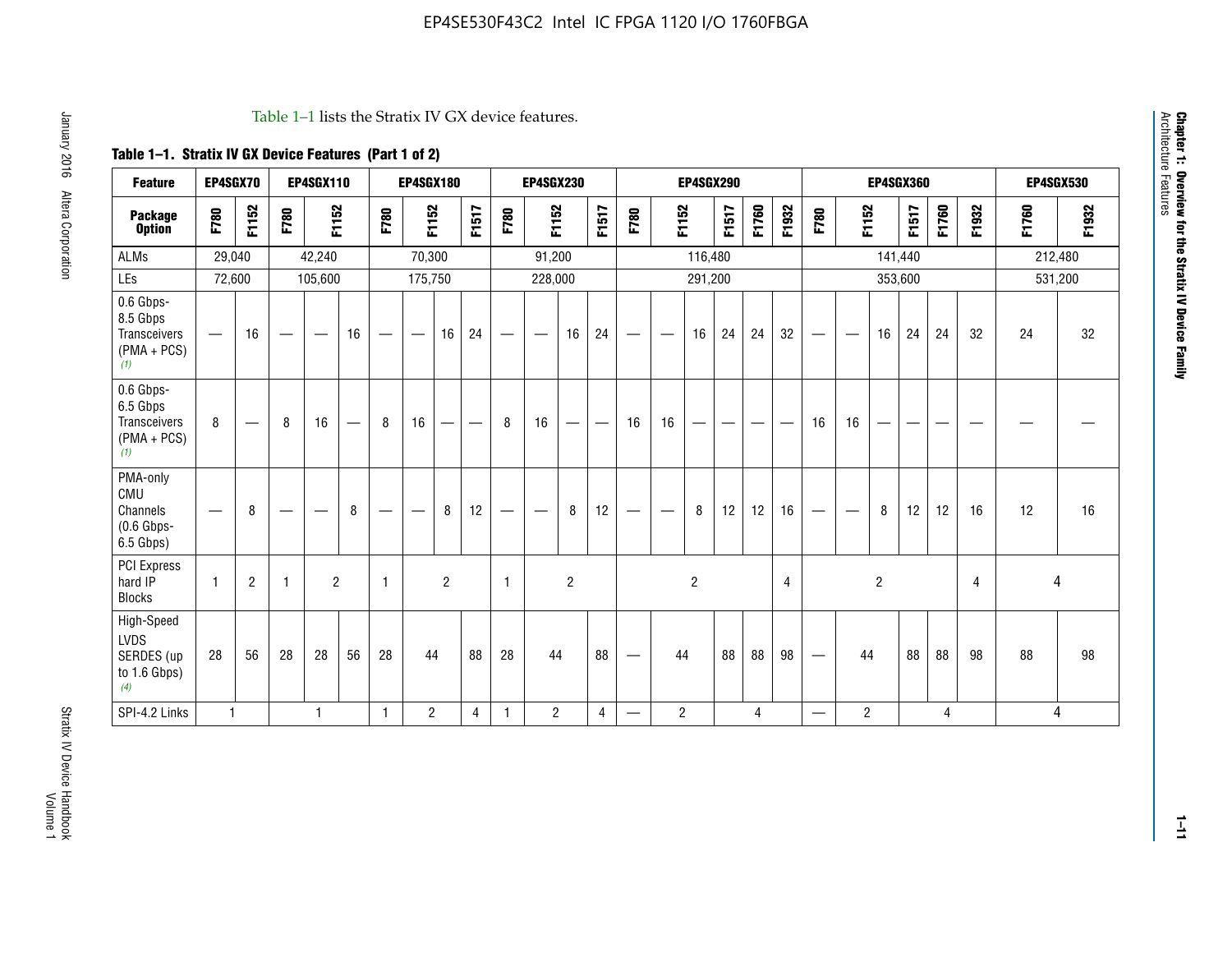**Table 1–1. Stratix IV GX Device Features (Part 2 of 2)**

| <b>Feature</b>                                       | EP4SGX70                |                        |                             | <b>EP4SGX110</b>            |                      |                             | <b>EP4SGX180</b>          |                                              |                        |                             | <b>EP4SGX230</b>            |                        |                      |                             |                             | EP4SGX290              |                      |                        |                        |                             |                             |                        | <b>EP4SGX360</b>     |                        |                        | <b>EP4SGX530</b>  |                   |
|------------------------------------------------------|-------------------------|------------------------|-----------------------------|-----------------------------|----------------------|-----------------------------|---------------------------|----------------------------------------------|------------------------|-----------------------------|-----------------------------|------------------------|----------------------|-----------------------------|-----------------------------|------------------------|----------------------|------------------------|------------------------|-----------------------------|-----------------------------|------------------------|----------------------|------------------------|------------------------|-------------------|-------------------|
| <b>Package</b><br><b>Option</b>                      | F780                    | F1152                  | F780                        | F1152                       |                      | F780                        | F1152                     |                                              | F1517                  | F780                        | F1152                       |                        | F1517                | F780                        | F1152                       |                        | F1517                | F1760                  | F1932                  | F780                        | F1152                       |                        | F1517                | F1760                  | F1932                  | F1760             | F1932             |
| M9K Blocks<br>(256x)<br>36 bits)                     | 462                     |                        |                             | 660                         |                      |                             | 950                       |                                              |                        |                             | 1,235                       |                        |                      |                             |                             | 936                    |                      |                        |                        |                             |                             | 1,248                  |                      |                        |                        | 1,280             |                   |
| M144K<br>Blocks<br>(2048 x<br>72 bits)               | 16                      |                        |                             | 16                          |                      |                             | 20                        |                                              |                        |                             | 22                          |                        |                      |                             |                             | 36                     |                      |                        |                        |                             |                             | 48                     |                      |                        |                        | 64                |                   |
| <b>Total Memory</b><br>(MLAB+M9K<br>+M144K) Kb       | 7,370                   |                        |                             | 9,564                       |                      |                             | 13,627                    |                                              |                        |                             | 17,133                      |                        |                      |                             |                             | 17,248                 |                      |                        |                        |                             |                             | 22,564                 |                      |                        |                        | 27,376            |                   |
| Embedded<br><b>Multipliers</b><br>$18 \times 18$ (2) | 384                     |                        |                             | 512                         |                      |                             | 920                       |                                              |                        |                             | 1,288                       |                        |                      |                             |                             | 832                    |                      |                        |                        |                             |                             | 1,040                  |                      |                        | 1,02<br>4              | 1,024             |                   |
| PLLs                                                 | 3                       | 4                      | 3                           | 4                           |                      | 3                           | 6                         |                                              | 8                      | 3                           | 6                           |                        | 8                    | 4                           | 6                           |                        | 8                    | 12                     | 12                     | 4                           | 6                           |                        | 8                    | 12                     | 12                     | 12                | 12                |
| User I/Os $(3)$                                      | 372                     | 488                    | 372                         | 372                         | 48<br>8              | 372                         | 56<br>4                   | 56<br>4                                      | 74<br>$\overline{4}$   | 372                         | 564                         | 56<br>4                | 74<br>$\overline{4}$ | 289                         | 564                         | 56<br>4                | 74<br>4              | 88<br>0                | 92<br>$\mathbf 0$      | 289                         | 564                         | 56<br>4                | 74<br>4              | 88<br>0                | 920                    | 880               | 920               |
| Speed Grade<br>(fastest to<br>slowest) (5)           | $-2x,$<br>$-3,$<br>$-4$ | $-2,$<br>$-3,$<br>$-4$ | $-2\times$<br>$-3,$<br>$-4$ | $-2\times$<br>$-3,$<br>$-4$ | $-2,$<br>-3,<br>$-4$ | $-2\times$<br>$-3,$<br>$-4$ | $-2$<br>×,<br>$-3,$<br>-4 | $-2$<br>$\,$<br>$-3$<br>$\mathbf{r}$<br>$-4$ | $-2,$<br>$-3,$<br>$-4$ | $-2\times$<br>$-3,$<br>$-4$ | $-2\times$<br>$-3,$<br>$-4$ | $-2,$<br>$-3,$<br>$-4$ | $-2,$<br>-3,<br>$-4$ | $-2\times$<br>$-3,$<br>$-4$ | $-2\times$<br>$-3,$<br>$-4$ | $-2,$<br>$-3,$<br>$-4$ | $-2,$<br>-3,<br>$-4$ | $-2,$<br>$-3,$<br>$-4$ | $-2,$<br>$-3,$<br>$-4$ | $-2\times$<br>$-3,$<br>$-4$ | $-2\times$<br>$-3,$<br>$-4$ | $-2,$<br>$-3,$<br>$-4$ | $-2,$<br>-3,<br>$-4$ | $-2,$<br>$-3,$<br>$-4$ | $-2,$<br>$-3,$<br>$-4$ | $-2, -3,$<br>$-4$ | $-2, -3,$<br>$-4$ |

#### **Notes to Table 1–1:**

(1) The total number of transceivers is divided equally between the left and right side of each device, except for the devices in the F780 package. These devices have eight transceiver channels located only on the right side of the device.

- (2) Four multiplier adder mode.
- (3) The user I/Os count from pin-out files includes all general purpose I/O, dedicated clock pins, and dual purpose configuration pins. Transceiver pins and dedicated configuration pins are not included in the pin count.
- (4) Total pairs of high-speed LVDS SERDES take the lowest channel count of  $R_X/T_X$ .
- (5) The difference between the Stratix IV GX devices in the –2 and –2x speed grades is the number of available transceiver channels. The –2 device allows you to use the transceiver CMU blocks as transceiver channels. The –2x device does NOT allow you to use the CMU blocks as transceiver channels. In addition to the reduction of available transceiver channels in the Stratix IV GX –2x device, the data rates in the –2x device are limited to 6.5 Gbps.

January 2016 Altera Corporation

Altera Corporation

January 2016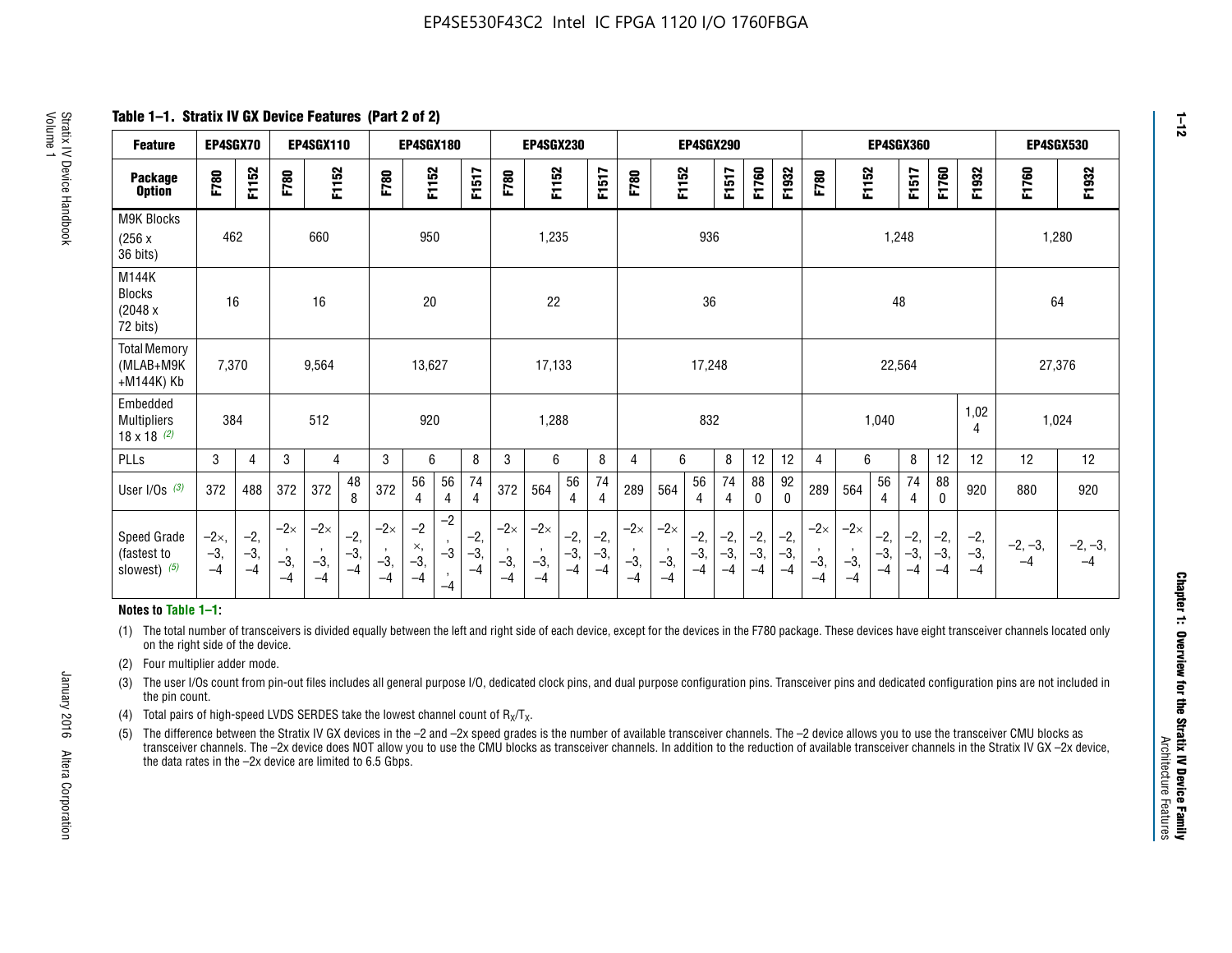Table 1–2 lists the Stratix IV GX device package options.

#### **Table 1–2. Stratix IV GX Device Package Options** *(1)***,** *(2)*

| <b>Device</b> |                  | <b>F780</b><br>(29 mm x 29 mm) $(6)$ | F1152<br>$(35 \, \text{mm} \times 35 \, \text{mm})$<br>(6) |             | F1152<br>$(35 \text{ mm} \times 35 \text{ mm})$ $(5)$ , $(7)$ | F1517<br>$(40 \, \text{mm} \times 40 \, \text{mm})$<br>$(5)$ $(7)$ | <b>F1760</b><br>$(42.5 \text{ mm} \times 42.5 \text{ mm})$<br>‴ | F1932<br>$(45 \, \text{mm} \times 45 \, \text{mm})$<br>$\boldsymbol{U}$ |
|---------------|------------------|--------------------------------------|------------------------------------------------------------|-------------|---------------------------------------------------------------|--------------------------------------------------------------------|-----------------------------------------------------------------|-------------------------------------------------------------------------|
| EP4SGX70      | DF <sub>29</sub> |                                      |                                                            | <b>HF35</b> |                                                               |                                                                    |                                                                 |                                                                         |
| EP4SGX110     | DF <sub>29</sub> |                                      | FF35                                                       | <b>HF35</b> |                                                               |                                                                    |                                                                 |                                                                         |
| EP4SGX180     | DF <sub>29</sub> |                                      | FF35                                                       |             | <b>HF35</b>                                                   | KF40                                                               |                                                                 |                                                                         |
| EP4SGX230     | <b>DF29</b>      |                                      | FF35                                                       |             | <b>HF35</b>                                                   | KF40                                                               |                                                                 |                                                                         |
| EP4SGX290     |                  | FH29 $(3)$                           | <b>FF35</b>                                                |             | <b>HF35</b>                                                   | KF40                                                               | KF43                                                            | <b>NF45</b>                                                             |
| EP4SGX360     |                  | FH29 $(3)$                           | FF35                                                       |             | <b>HF35</b>                                                   | KF40                                                               | KF43                                                            | <b>NF45</b>                                                             |
| EP4SGX530     |                  |                                      |                                                            |             | HH35 $(4)$                                                    | KH40 (4)                                                           | KF43                                                            | <b>NF45</b>                                                             |

#### **Notes to Table 1–2:**

(1) Device packages in the same column and marked under the same arrow sign have vertical migration capability.

(2) Use the Pin Migration Viewer in the Pin Planner to verify the pin migration compatibility when migrating devices. For more information, refer to *[I/O Management](http://www.altera.com/literature/hb/qts/qts_qii52013.pdf)* in the *Quartus II Handbook, Volume 2*.

(3) The 780-pin EP4SGX290 and EP4SGX360 devices are available only in 33 mm x 33 mm Hybrid flip chip package.

(4) The 1152-pin and 1517-pin EP4SGX530 devices are available only in 42.5 mm x 42.5 mm Hybrid flip chip packages.

(5) When migrating between hybrid and flip chip packages, there is an additional keep-out area. For more information, refer to the *[Package Information Datasheet for Altera Devices](http://www.altera.com/literature/ds/dspkg.pdf)*.

(6) Devices listed in this column are available in –2x, –3, and –4 speed grades. These devices do not have on-package decoupling capacitors.

(7) Devices listed in this column are available in –2, –3, and –4 speed grades. These devices have on-package decoupling capacitors. For more information about on-package decoupling capacitor value in each device, refer to Table 1–3.

 $\mathbb{L}$ s On-package decoupling reduces the need for on-board or PCB decoupling capacitors by satisfying the transient current requirements at higher frequencies. The *[Power Delivery Network](http://www.altera.com/literature/ug/pdn_tool_stxiv.zip)* design tool for Stratix IV devices accounts for the on-package decoupling and reflects the reduced requirements for PCB decoupling capacitors.

**Chapter 1: Overview for the Stratix IV Device Family**

Chapter 1: Overview for the Stratix IV Device Family<br>Architecture Features

Architecture Features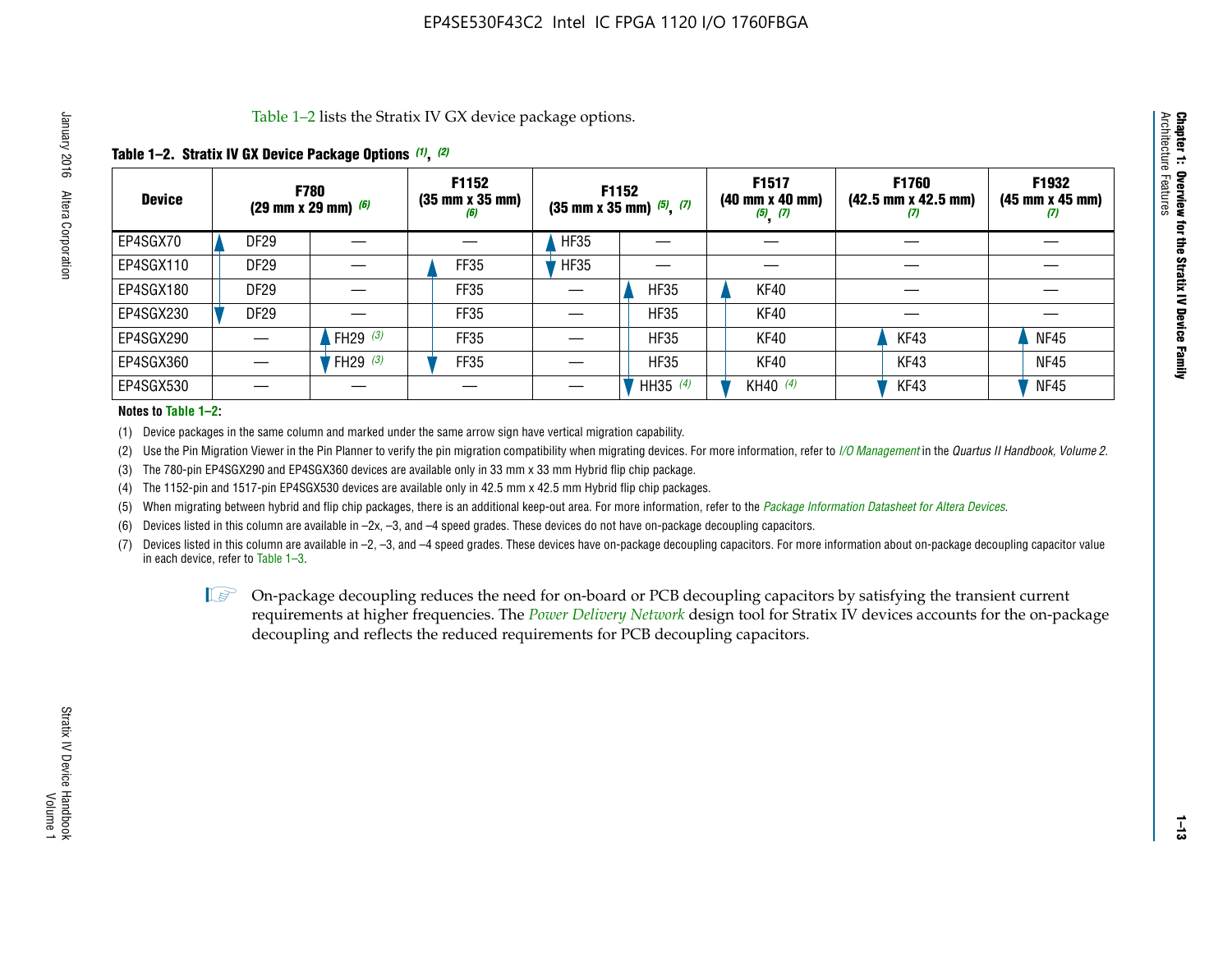|  |  | Table 1-3. Stratix IV GX Device On-Package Decoupling Information (1) |  |  |
|--|--|-----------------------------------------------------------------------|--|--|
|--|--|-----------------------------------------------------------------------|--|--|

| <b>Ordering Information</b> |                            | <b>V<sub>cc</sub></b>               | V <sub>ccio</sub>    | V <sub>CCL GXB</sub>         | V <sub>CCA_L/R</sub> | V <sub>CCT</sub> and V <sub>CCR</sub> (Shared)   |
|-----------------------------|----------------------------|-------------------------------------|----------------------|------------------------------|----------------------|--------------------------------------------------|
| EP4SGX70                    | <b>HF35</b>                | $2\times1$ uF + $2\times470$ nF     | 10nF per bank $(2)$  | 100nF per transceiver block  | 100 <sub>n</sub> F   | $1 \times 470$ nF + $1 \times 47$ nF per side    |
| EP4SGX110                   | <b>HF35</b>                | $2\times1$ uF + $2\times470$ nF     | 10nF per bank $(2)$  | 100nF per transceiver block  | 100 <sub>n</sub> F   | $1\times470$ nF + $1\times47$ nF per side        |
| EP4SGX180                   | <b>HF35</b><br>KF40        | $2\times1$ uF + $2\times470$ nF     | 10nF per bank $(2)$  | 100nF per transceiver block  | 100 <sub>n</sub> F   | $1 \times 470$ nF + $1 \times 47$ nF per side    |
| EP4SGX230                   | <b>HF35</b><br>KF40        | $2 \times 1$ uF + $2 \times 470$ nF | 10 nF per bank $(2)$ | 100 nF per transceiver block | 100 nF               | $1 \times 470$ nF + $1 \times 47$ nF<br>per side |
|                             | <b>HF35</b><br><b>KF40</b> |                                     |                      |                              |                      | $1 \times 470$ nF + $1 \times 47$ nF             |
| EP4SGX290                   | KF43<br><b>NF45</b>        | $4 \times 1$ uF + $4 \times 470$ nF | 10 nF per bank $(2)$ | 100 nF per transceiver block | 100nF                | per side                                         |
|                             | <b>HF35</b><br>KF40        |                                     |                      |                              |                      | $1 \times 470$ nF + $1 \times 47$ nF             |
| EP4SGX360                   | KF43<br><b>NF45</b>        | $4 \times 1$ uF + $4 \times 470$ nF | 10 nF per bank $(2)$ | 100 nF per transceiver block | 100 nF               | per side                                         |
|                             | <b>HH35</b>                |                                     |                      |                              |                      |                                                  |
| EP4SGX530                   | <b>KH40</b><br>KF43        | $4 \times 1$ uF + $4 \times 470$ nF | 10 nF per bank $(2)$ | 100 nF per transceiver block | 100 nF               | $1 \times 470$ nF + $1 \times 47$ nF<br>per side |
|                             | <b>NF45</b>                |                                     |                      |                              |                      |                                                  |

**Notes to Table 1–3:**

(1) Table 1-3 refers to production devices on-package decoupling. For more information about decoupling design of engineering sample (ES) devices, contact [Altera Technical Support](http://mysupport.altera.com/eservice/login.asp).

(2) For I/O banks  $3(*)$ ,  $4(*)$ ,  $7(*)$ , and  $8(*)$  only. There is no OPD for I/O bank  $1(*)$ ,  $2(*)$ ,  $5(*)$ , and  $6(*)$ .

**1–14**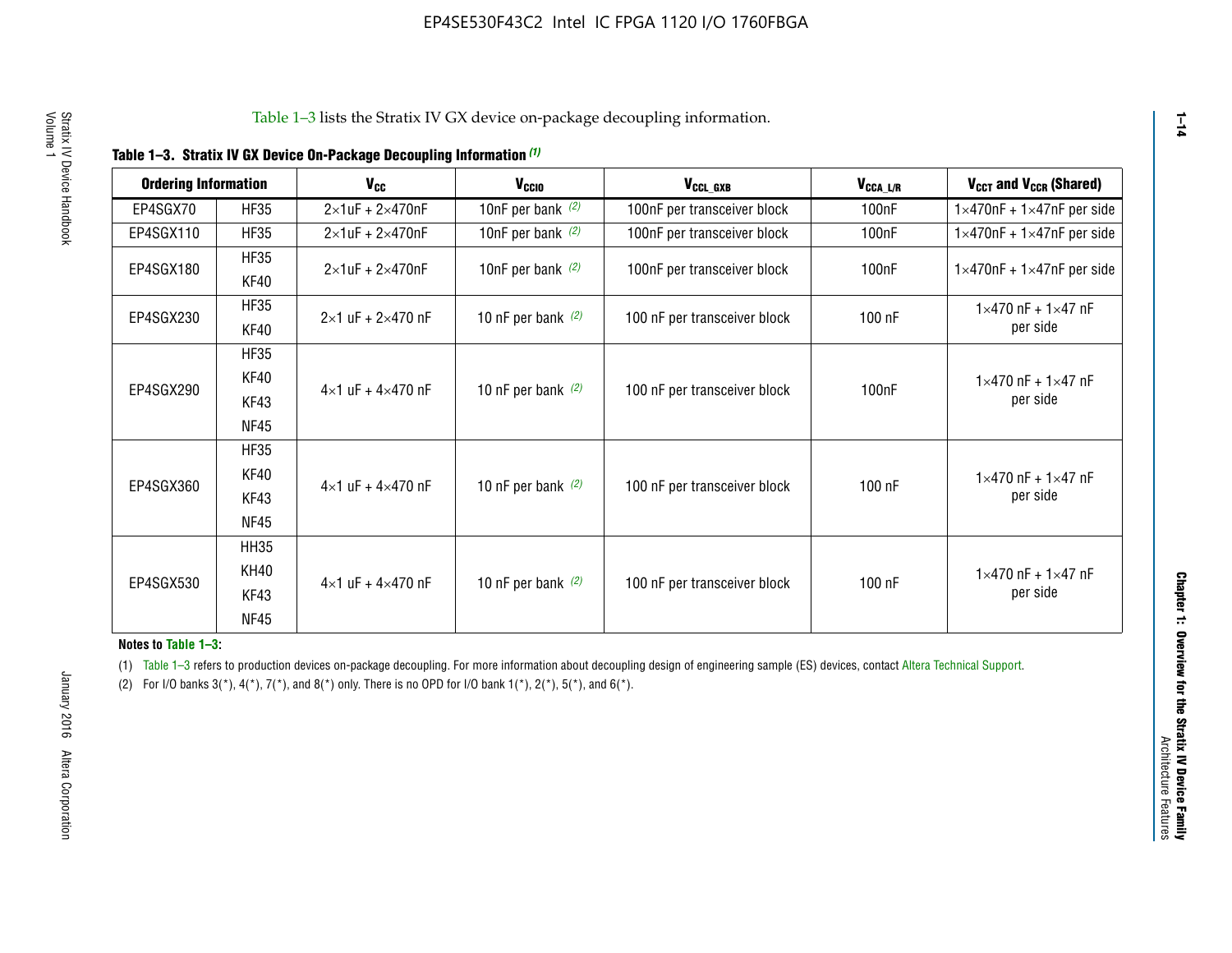#### Table 1–4 lists the Stratix IV E device features.

#### **Table 1–4. Stratix IV E Device Features**

| <b>Feature</b>                                      | <b>EP4SE230</b> |     | <b>EP4SE360</b>                          |              | <b>EP4SE530</b> |              |          | <b>EP4SE820</b> |            |  |
|-----------------------------------------------------|-----------------|-----|------------------------------------------|--------------|-----------------|--------------|----------|-----------------|------------|--|
| Package Pin Count                                   | 780             | 780 | 1152                                     | 1152         | 1517            | 1760         | 1152     | 1517            | 1760       |  |
| ALMs                                                | 91,200          |     | 141,440                                  |              | 212,480         |              |          | 325,220         |            |  |
| LEs                                                 | 228,000         |     | 353,600                                  |              | 531,200         |              |          | 813,050         |            |  |
| High-Speed LVDS<br>SERDES (up to<br>1.6 Gbps) $(1)$ | 56              | 56  | 88                                       | 88           | 112             | 112          | 88       | 112             | 132        |  |
| SPI-4.2 Links                                       | 3               | 3   | 4                                        | 4            |                 | 6            | 4        | 6               | 6          |  |
| <b>M9K Blocks</b><br>(256 x 36 bits)                | 1,235           |     | 1,248                                    |              | 1,280           |              |          | 1610            |            |  |
| M144K Blocks<br>(2048 x 72 bits)                    | 22              |     | 48                                       |              | 64              |              |          | 60              |            |  |
| <b>Total Memory</b><br>$(MLAB+M9K+$<br>M144K) Kb    | 17,133          |     | 22,564                                   |              | 27,376          |              |          | 33,294          |            |  |
| <b>Embedded Multipliers</b><br>$(18 \times 18)$ (2) | 1,288           |     | 1,040                                    |              | 1,024           |              |          | 960             |            |  |
| PLLs                                                | 4               | 4   | 8                                        | 8            | 12              | 12           | 8        | 12              | 12         |  |
| User I/Os $(3)$                                     | 488             | 488 | 744                                      | 744          | 976             | 976          | 744(4)   | 976 (4)         | 1120 $(4)$ |  |
| Speed Grade<br>(fastest to slowest)                 |                 |     | $-2, -3, -4$ $ -2, -3, -4$ $ -2, -3, -4$ | $-2, -3, -4$ | $-2, -3, -4$    | $-2, -3, -4$ | $-3, -4$ | $-3, -4$        | $-3, -4$   |  |

#### **Notes to Table 1–4:**

(1) The user I/O count from the pin-out files include all general purpose I/Os, dedicated clock pins, and dual purpose configuration pins. Transceiver pins and dedicated configuration pins are not included in the pin count.

(2) Four multiplier adder mode.

(3) Total pairs of high-speed LVDS SERDES take the lowest channel count of  $R_X/T_X$ .

(4) This data is preliminary.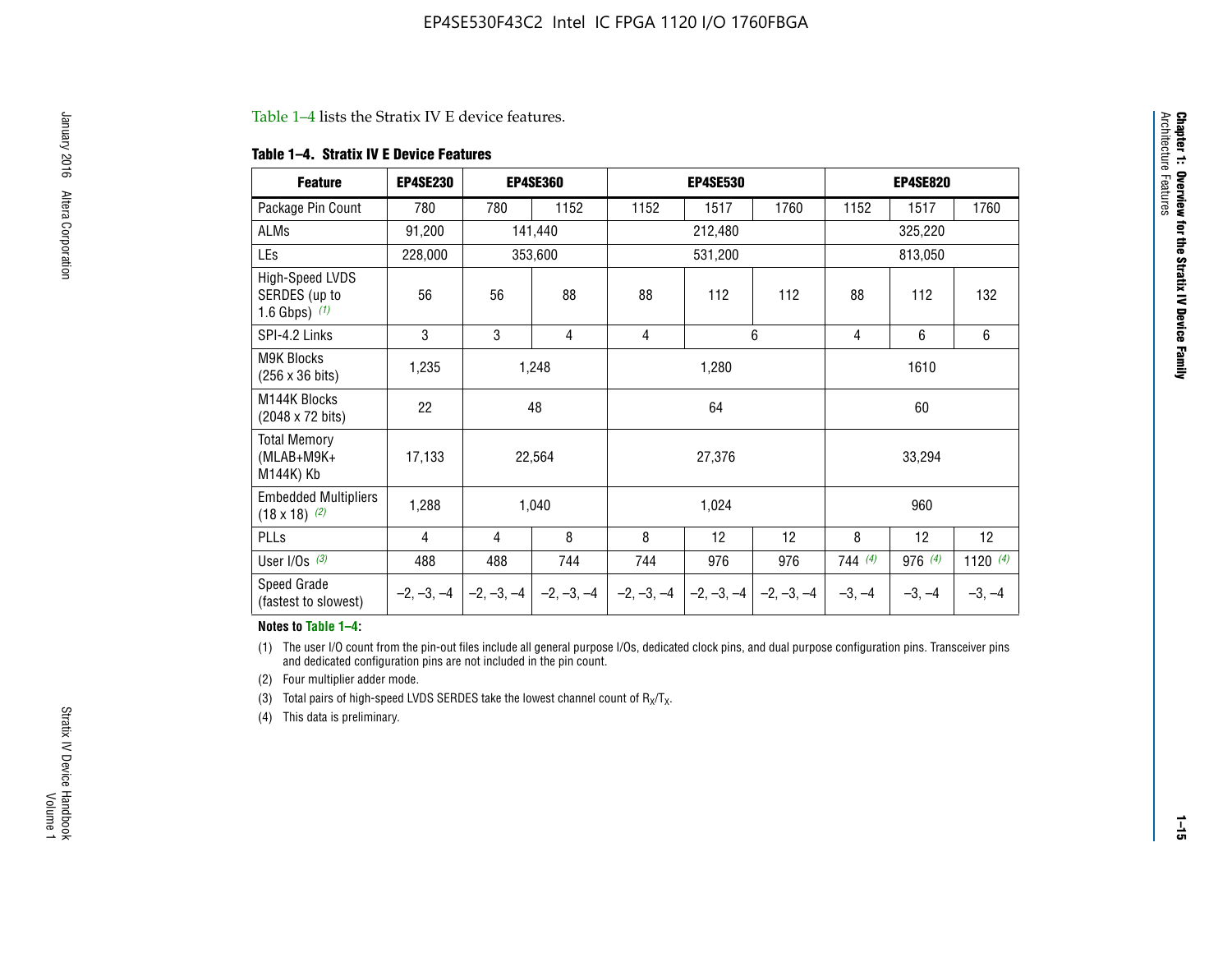Table 1–5 summarizes the Stratix IV E device package options.

| <b>Device</b> | <b>F780</b><br>$(29 \text{ mm} \times 29 \text{ mm})$ $(5)$ , $(6)$ | F1152<br>$(35 \text{ mm} \times 35 \text{ mm})$ $(5)$ , $(7)$ | F <sub>1517</sub><br>$(40 \text{ mm} \times 40 \text{ mm})$ (7) | <b>F1760</b><br>$(42.5$ mm x 42.5 mm) $(7)$ |
|---------------|---------------------------------------------------------------------|---------------------------------------------------------------|-----------------------------------------------------------------|---------------------------------------------|
| EP4SE230      | F29                                                                 |                                                               |                                                                 |                                             |
| EP4SE360      | H <sub>29</sub> $(3)$                                               | F35                                                           |                                                                 |                                             |
| EP4SE530      |                                                                     | H35 $(4)$                                                     | H40 $(4)$                                                       | F43                                         |
| EP4SE820      |                                                                     | H35 $(4)$                                                     | H40 $(4)$                                                       | F43                                         |

**Table 1–5. Stratix IV E Device Package Options** *(1)***,** *(2)*

#### **Notes to Table 1–5:**

(1) Device packages in the same column and marked under the same arrow sign have vertical migration capability.

(2) Use the Pin Migration Viewer in the Pin Planner to verify the pin migration compatibility when migrating devices. For more information, refer to *[I/O Management](http://www.altera.com/literature/hb/qts/qts_qii52013.pdf)* in the *Quartus II Handbook, Volume 2*.

(3) The 780-pin EP4SE360 device is available only in the 33 mm x 33 mm Hybrid flip chip package.

(4) The 1152-pin and 1517-pin for EP4SE530 and EP4SE820 devices are available only in the 42.5 mm x 42.5 mm Hybrid flip chip package.

(5) When migrating between hybrid and flip chip packages, there is an additional keep-out area. For more information, refer to the *[Package](http://www.altera.com/literature/ds/dspkg.pdf)  [Information Datasheet for Altera Devices](http://www.altera.com/literature/ds/dspkg.pdf)*.

(6) Devices listed in this column do not have on-package decoupling capacitors.

(7) Devices listed in this column have on-package decoupling capacitors. For more information about on-package decoupling capacitor value for each device, refer to Table 1–6.

Table 1–6 lists the Stratix IV E on-package decoupling information.

| Table 1–6. Stratix IV E Device On-Package Decoupling Information (1) |  |  |  |  |  |
|----------------------------------------------------------------------|--|--|--|--|--|
|----------------------------------------------------------------------|--|--|--|--|--|

|          | <b>Ordering Information</b> | <b>V<sub>cc</sub></b>               | <b>V<sub>CCIO</sub></b> |
|----------|-----------------------------|-------------------------------------|-------------------------|
| EP4SE360 | F35                         | $4 \times 1$ uF + $4 \times 470$ nF | 10 nF per bank          |
|          | H <sub>35</sub>             |                                     |                         |
| EP4SE530 | H40                         | $4 \times 1$ uF + $4 \times 470$ nF | 10 nF per bank          |
|          | F43                         |                                     |                         |
|          | H <sub>35</sub>             |                                     |                         |
| EP4SE820 | H40                         | $4 \times 1$ uF + $4 \times 470$ nF | 10 nF per bank          |
|          | F43                         |                                     |                         |

**Note to Table 1–6:**

(1) Table 1–6 refers to production devices on-package decoupling. For more information about decoupling design of engineering sample (ES) devices, contact [Altera Technical Support](http://mysupport.altera.com/eservice/login.asp).

Table 1–7 lists the Stratix IV GT device features.

| <b>Feature</b>                       | <b>EP4S40G2</b> | <b>EP4S40G5</b> | <b>EP4S100G2</b> | <b>EP4S100G3</b> | <b>EP4S100G4</b> | <b>EP4S100G5</b> |         |
|--------------------------------------|-----------------|-----------------|------------------|------------------|------------------|------------------|---------|
| Package Pin Count                    | 1517            | 1517            | 1517             | 1932             | 1932             | 1517             | 1932    |
| <b>ALMs</b>                          | 91,200          | 212,480         | 91,200           | 116,480          | 141,440          |                  | 212.480 |
| LEs                                  | 228,000         | 531,200         | 228,000          | 291,200          | 353,600          |                  | 531,200 |
| <b>Total Transceiver</b><br>Channels | 36              | 36              | 36               | 48               | 48               | 36               | 48      |

**Table 1–7. Stratix IV GT Device Features (Part 1 of 2)**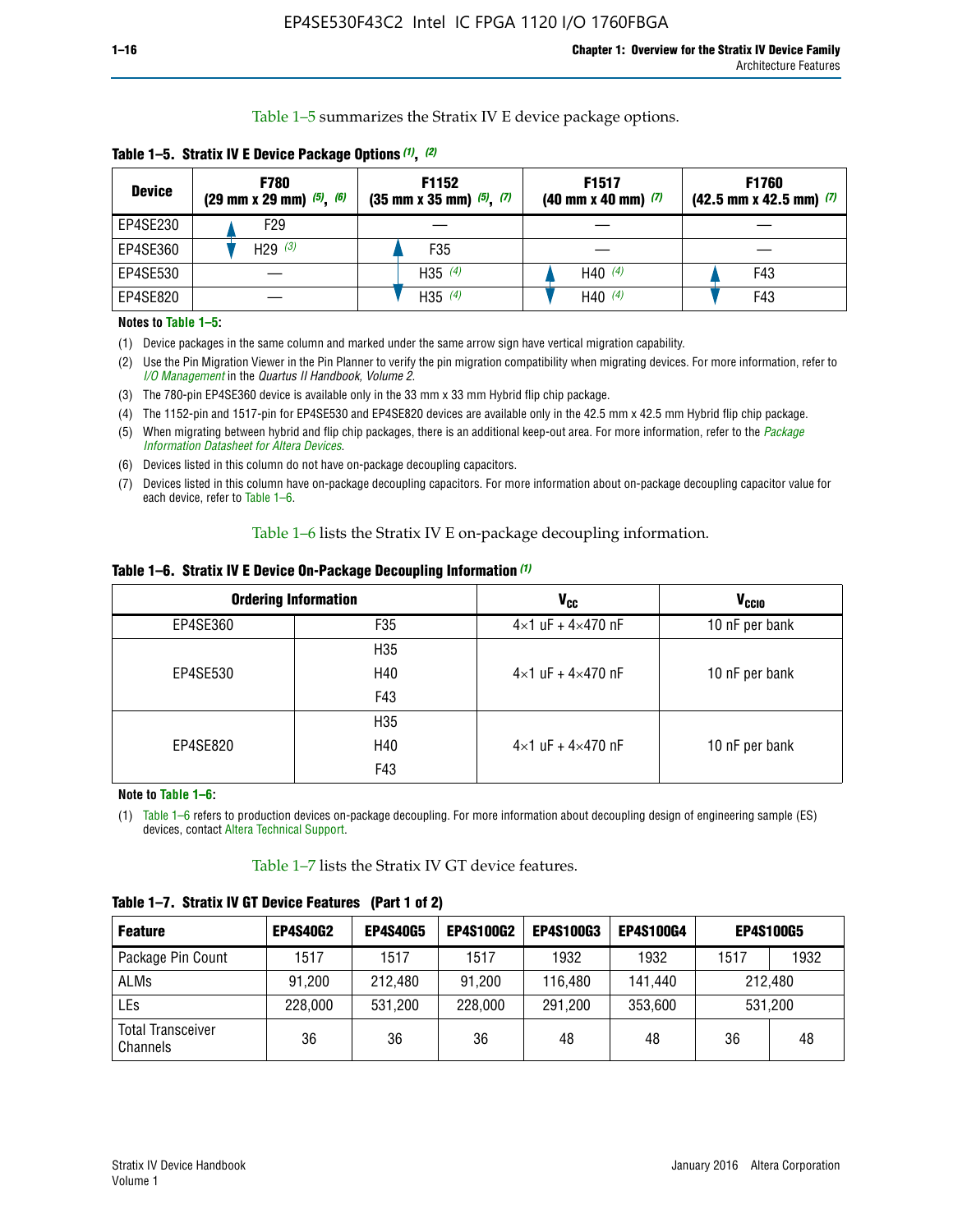#### **Table 1–7. Stratix IV GT Device Features (Part 2 of 2)**

| <b>Feature</b>                                                              | <b>EP4S40G2</b> | <b>EP4S40G5</b> | <b>EP4S100G2</b> | <b>EP4S100G3</b> | <b>EP4S100G4</b> | <b>EP4S100G5</b> |                           |
|-----------------------------------------------------------------------------|-----------------|-----------------|------------------|------------------|------------------|------------------|---------------------------|
| 10G Transceiver<br>Channels<br>(600 Mbps - 11.3 Gbps<br>with PMA + PCS)     | 12              | 12              | 24               | 24               | 24               | 24               | 32                        |
| 8G Transceiver<br>Channels<br>(600 Mbps - 8.5 Gbps<br>with PMA + PCS) $(1)$ | 12              | 12              | $\pmb{0}$        | 8                | 8                | $\mathbf 0$      | 0                         |
| PMA-only CMU<br>Channels<br>(600 Mbps- 6.5 Gbps)                            | 12              | 12              | 12               | 16               | 16               | 12               | 16                        |
| PCIe hard IP Blocks                                                         | $\overline{2}$  | $\overline{2}$  | $\overline{2}$   | $\overline{4}$   | $\overline{4}$   | $\overline{2}$   | $\overline{4}$            |
| <b>High-Speed LVDS</b><br><b>SERDES</b><br>(up to 1.6 Gbps) $(2)$           | 46              | 46              | 46               | 47               | 47               | 46               | 47                        |
| SP1-4.2 Links                                                               | $\overline{2}$  | $\overline{2}$  | $\overline{2}$   | $\overline{2}$   | $\overline{2}$   | $\overline{2}$   | $\overline{2}$            |
| <b>M9K Blocks</b><br>(256 x 36 bits)                                        | 1,235           | 1,280           | 1,235            | 936              | 1,248            |                  | 1,280                     |
| M144K Blocks<br>(2048 x 72 bits)                                            | 22              | 64              | 22               | 36               | 48               |                  | 64                        |
| Total Memory (MLAB +<br>M9K + M144K) Kb                                     | 17,133          | 27,376          | 17,133           | 17,248           | 22,564           |                  | 27,376                    |
| <b>Embedded Multipliers</b><br>$18 \times 18^{(3)}$                         | 1,288           | 1,024           | 1,288            | 832              | 1,024            |                  | 1,024                     |
| PLLs                                                                        | 8               | 8               | 8                | 12               | 12               | 8                | 12                        |
| User I/Os $(4)$ , $(5)$                                                     | 654             | 654             | 654              | 781              | 781              | 654              | 781                       |
| Speed Grade<br>(fastest to slowest)                                         | $-1, -2, -3$    | $-1, -2, -3$    | $-1, -2, -3$     | $-1, -2, -3$     | $-1, -2, -3$     |                  | $-1, -2, -3$ $-1, -2, -3$ |

**Notes to Table 1–7:**

(1) You can configure all 10G transceiver channels as 8G transceiver channels. For example, the EP4S40G2F40 device has twenty-four 8G transceiver channels and the EP4S100G5F45 device has thirty-two 8G transceiver channels.

(2) Total pairs of high-speed LVDS SERDES take the lowest channel count of  $R_X/T_X$ .

(3) Four multiplier adder mode.

(4) The user I/O count from the pin-out files include all general purpose I/Os, dedicated clock pins, and dual purpose configuration pins. Transceiver pins and dedicated configuration pins are not included in the pin count.

(5) This data is preliminary.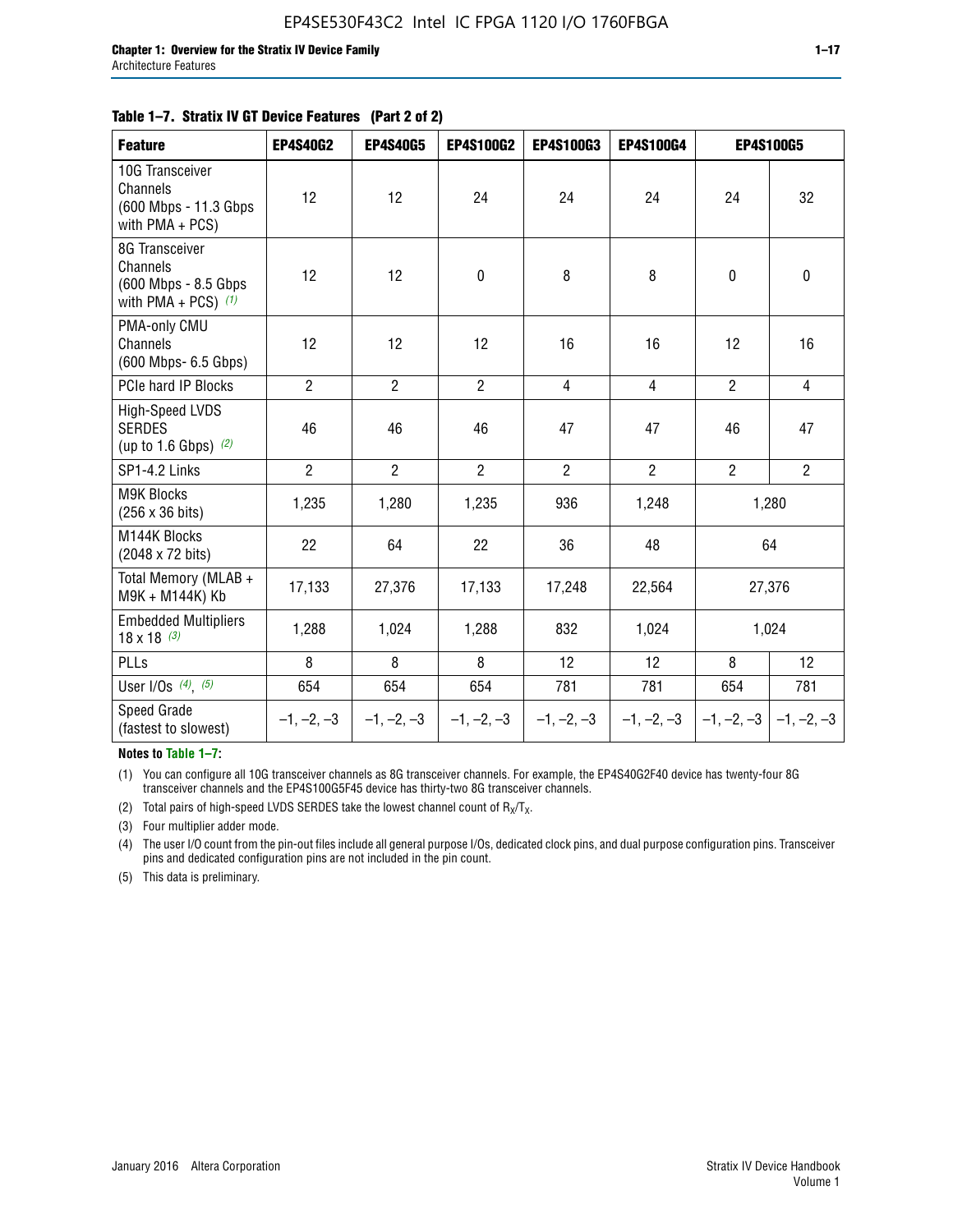Table 1–8 lists the resource counts for the Stratix IV GT devices.

| <b>Device</b>                      | <b>1517 Pin</b><br>$(40 \text{ mm} \times 40 \text{ mm})$ $(3)$ | <b>1932 Pin</b><br>(45 mm x 45 mm) |  |
|------------------------------------|-----------------------------------------------------------------|------------------------------------|--|
| <b>Stratix IV GT 40 G Devices</b>  |                                                                 |                                    |  |
| EP4S40G2                           | F40                                                             |                                    |  |
| EP4S40G5                           | H40 $(4)$ , $(5)$                                               |                                    |  |
| <b>Stratix IV GT 100 G Devices</b> |                                                                 |                                    |  |
| EP4S100G2                          | F40                                                             |                                    |  |
| EP4S100G3                          | F45                                                             |                                    |  |
| EP4S100G4                          |                                                                 | F45                                |  |
| EP4S100G5                          | $(4)$ $(5)$<br>H40                                              | F45                                |  |

#### **Notes to Table 1–8:**

(1) This table represents pin compatability; however, it does not include hard IP block placement compatability.

- (2) Devices under the same arrow sign have vertical migration capability.
- (3) When migrating between hybrid and flip chip packages, there is an additional keep-out area. For more information, refer to the *[Altera Device Package Information Data Sheet](http://www.altera.com/literature/ds/dspkg.pdf)*.
- (4) EP4S40G5 and EP4S100G5 devices with 1517 pin-count are only available in 42.5-mm x 42.5-mm Hybrid flip chip packages.
- (5) If you are using the hard IP block, migration is not possible.

Table 1–9 lists the Stratix IV GT on-package decoupling information.

**Table 1–9. Stratix IV GT Device On-Package Decoupling Information** *(1)*

| <b>Ordering</b><br><b>Information</b> | Vcc                                 | <b>V<sub>CCIO</sub></b> | V <sub>CCL GXB</sub>            | V <sub>CCA L/R</sub> | V <sub>CCT L/R</sub> | V <sub>CCR_L/R</sub> |
|---------------------------------------|-------------------------------------|-------------------------|---------------------------------|----------------------|----------------------|----------------------|
| EP4S40G2F40                           | $2 \times 1$ uF + $2 \times 470$ nF | 10 nF per bank $(2)$    | 100 nF per<br>transceiver block | $100$ nF             | $100$ nF             | $100$ nF             |
| EP4S100G2F40                          |                                     |                         |                                 |                      |                      |                      |
| EP4S100G3F45                          |                                     | 10 nF per bank $(2)$    | 100 nF per<br>transceiver block | $100$ nF             | $100$ nF             | $100$ nF             |
| EP4S100G4F45                          |                                     |                         |                                 |                      |                      |                      |
| EP4S40G5H40                           | $4\times1$ uF + $4\times470$ nF     |                         |                                 |                      |                      |                      |
| EP4S100G5H40                          |                                     |                         |                                 |                      |                      |                      |
| EP4S100G5F45                          |                                     |                         |                                 |                      |                      |                      |

**Notes to Table 1–9:**

(1) Table 1–9 refers to production devices on-package decoupling. For more information about decoupling design of engineering sample (ES) devices, contact [Altera Technical Support](http://mysupport.altera.com/eservice/login.asp).

(2) For I/O banks  $3(*)$ ,  $4(*)$ ,  $7(*)$ , and  $8(*)$  only. There is no OPD for I/O bank  $1(*)$ ,  $2(*)$ ,  $5(*)$ , and  $6(*)$ .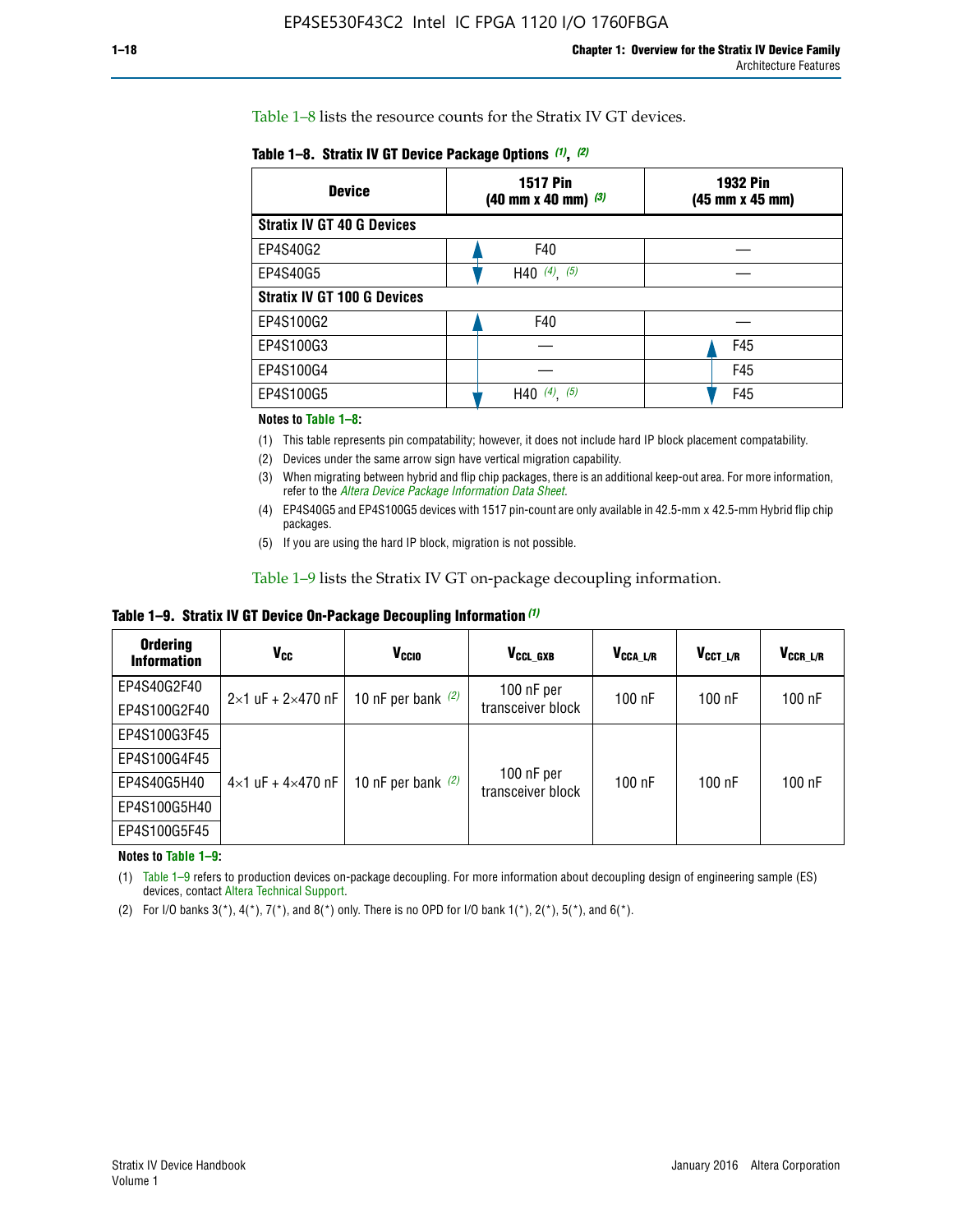# **Integrated Software Platform**

The Quartus II software provides an integrated environment for HDL and schematic design entry, compilation and logic synthesis, full simulation and advanced timing analysis, SignalTap II Logic Analyzer, and device configuration of Stratix IV designs. The Quartus II software provides the MegaWizard<sup> $M$ </sup> Plug-In Manager user interface to generate different functional blocks, such as memory, PLL, and digital signal processing logic. For transceivers, the Quartus II software provides the ALTGX MegaWizard Plug-In Manager interface that guides you through configuration of the transceiver based on your application requirements.

The Stratix IV GX and GT transceivers allow you to implement low-power and reliable high-speed serial interface applications with its fully reconfigurable hardware, optimal signal integrity, and integrated Quartus II software platform.

For more information about the QuarJanuary2016tus II software features, refer to the *[Quartus II Handbook](http://www.altera.com/literature/lit-qts.jsp)*.

# **Ordering Information**

This section describes the Stratix IV E, GT, and GX devices ordering information. Figure 1–4 shows the ordering codes for Stratix IV GX and E devices.



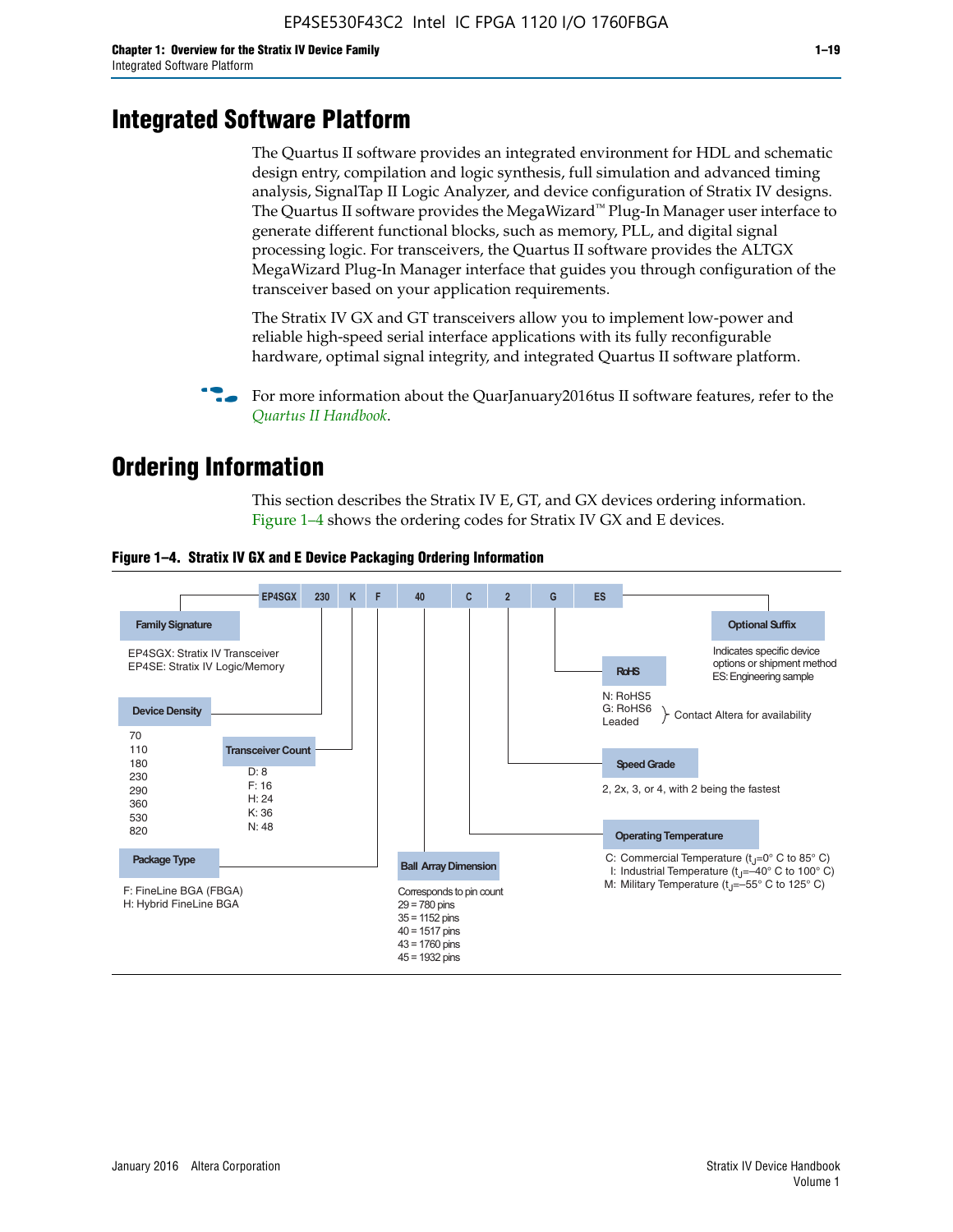Figure 1–5 shows the ordering codes for Stratix IV GT devices.





# **Document Revision History**

Table 1–10 lists the revision history for this chapter.

| <b>Date</b>       | <b>Version</b> | <b>Changes</b>                                              |
|-------------------|----------------|-------------------------------------------------------------|
| January 2016      | 3.5            | ■ Updated Figure 1–4 with new RoHS information              |
| September 2012    | 3.4            | ■ Updated Table 1–1 to close FB $#30986$ .                  |
|                   |                | Updated Table $1-2$ and Table $1-5$ to close FB $\#31127$ . |
| June 2011         | 3.3            | $\blacksquare$ Added military temperature to Figure 1–4.    |
| February 2011     | 3.2            | ■ Updated Table 1–7 and Table 1–8.                          |
|                   |                | $\blacksquare$ Applied new template.                        |
|                   |                | Minor text edits.                                           |
| <b>March 2010</b> | 3.1            | <b>Updated Table 1–1, Table 1–2, and Table 1–7.</b>         |
|                   |                | <b>U</b> Updated Figure 1–3.                                |
|                   |                | ■ Updated the "Stratix IV GT Devices" section.              |
|                   |                | Added two new references to the Introduction section.       |
|                   |                | Minor text edits.                                           |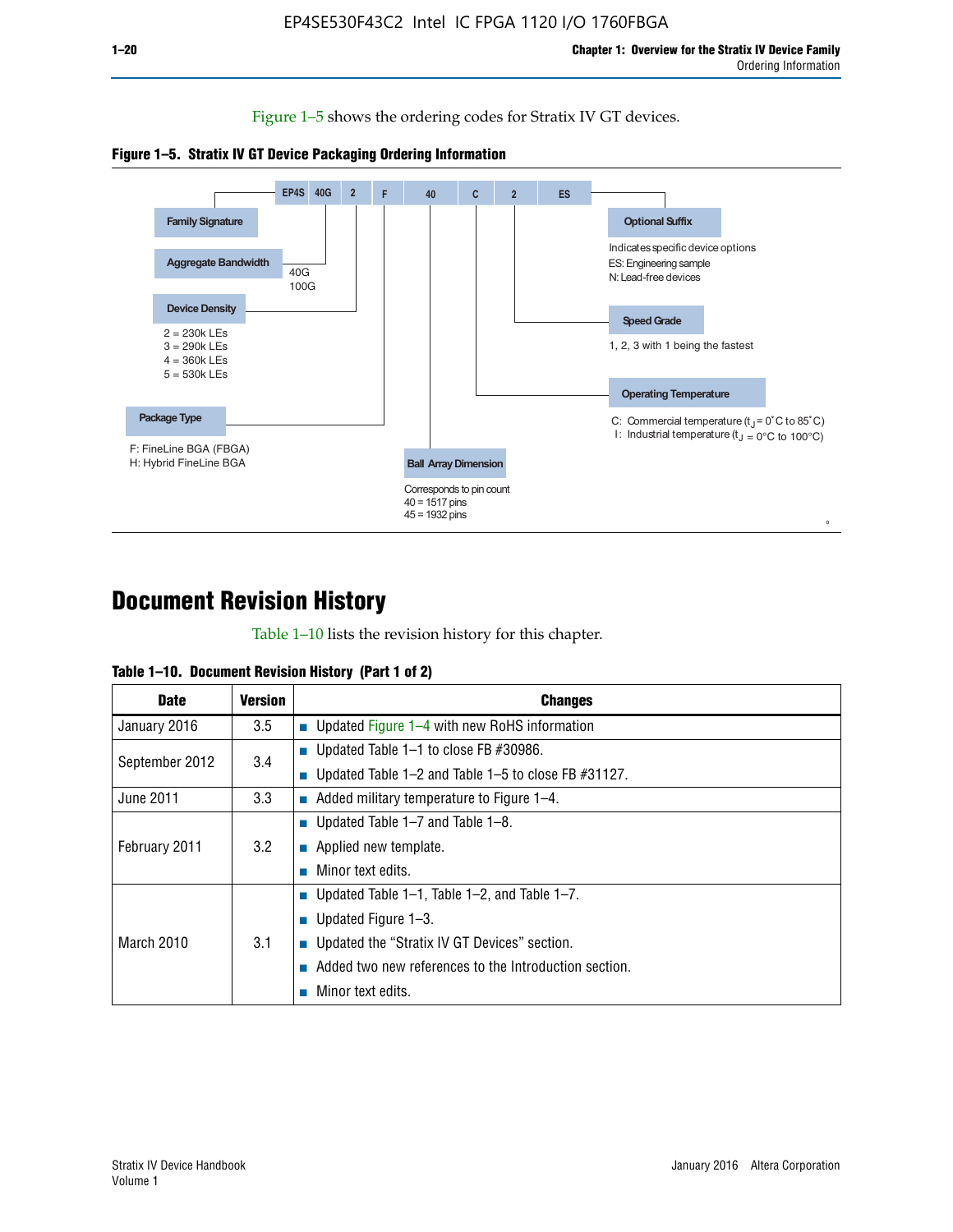#### **Table 1–10. Document Revision History (Part 2 of 2)**

| <b>Date</b>      | <b>Version</b> | <b>Changes</b>                                                                                                                                                                                                                                                                    |  |
|------------------|----------------|-----------------------------------------------------------------------------------------------------------------------------------------------------------------------------------------------------------------------------------------------------------------------------------|--|
| November 2009    | 3.0            | ■ Updated the "Stratix IV Device Family Overview", "Feature Summary", "Stratix IV GT<br>Devices", "High-Speed Transceiver Features", "FPGA Fabric and I/O Features", "Highest<br>Aggregate Data Bandwidth", "System Integration", and "Integrated Software Platform"<br>sections. |  |
|                  |                | $\blacksquare$ Added Table 1-3, Table 1-6, and Table 1-9.                                                                                                                                                                                                                         |  |
|                  |                | $\blacksquare$ Updated Table 1-1, Table 1-2, Table 1-4, Table 1-5, Table 1-7, and Table 1-8.                                                                                                                                                                                      |  |
|                  |                | ■ Updated Figure 1–3, Figure 1–4, and Figure 1–5.                                                                                                                                                                                                                                 |  |
|                  |                | $\blacksquare$ Minor text edits.                                                                                                                                                                                                                                                  |  |
|                  | 2.4            | $\blacksquare$ Updated Table 1-1.                                                                                                                                                                                                                                                 |  |
| <b>June 2009</b> |                | Minor text edits.                                                                                                                                                                                                                                                                 |  |
|                  |                | $\blacksquare$ Added Table 1–5, Table 1–6, and Figure 1–3.                                                                                                                                                                                                                        |  |
|                  |                | $\blacksquare$ Updated Figure 1-5.                                                                                                                                                                                                                                                |  |
| April 2009       | 2.3            | Updated Table $1-1$ , Table $1-2$ , Table $1-3$ , and Table $1-4$ .                                                                                                                                                                                                               |  |
|                  |                | ■ Updated "Introduction", "Feature Summary", "Stratix IV GX Devices", "Stratix IV GT<br>Devices", "Architecture Features", and "FPGA Fabric and I/O Features"                                                                                                                     |  |
| March 2009       | 2.2            | ■ Updated "Feature Summary", "Stratix IV GX Devices", "Stratix IV E Device", "Stratix IV<br>GT Devices", "Signal Integrity"                                                                                                                                                       |  |
|                  |                | Removed Tables 1-5 and 1-6                                                                                                                                                                                                                                                        |  |
|                  |                | Updated Figure 1-4                                                                                                                                                                                                                                                                |  |
|                  |                | ■ Updated "Introduction", "Feature Summary", "Stratix IV Device Diagnostic Features",<br>"Signal Integrity", "Clock Networks", "High-Speed Differential I/O with DPA and Soft-<br>CDR", "System Integration", and "Ordering Information" sections.                                |  |
|                  |                | Added "Stratix IV GT 100G Devices" and "Stratix IV GT 100G Transceiver Bandwidth"<br>sections.                                                                                                                                                                                    |  |
| March 2009       | 2.1            | <b>Updated Table 1–1, Table 1–2, Table 1–3, and Table 1–4.</b>                                                                                                                                                                                                                    |  |
|                  |                | $\blacksquare$ Added Table 1-5 and Table 1-6.                                                                                                                                                                                                                                     |  |
|                  |                | ■ Updated Figure $1-3$ and Figure $1-4$ .                                                                                                                                                                                                                                         |  |
|                  |                | $\blacksquare$ Added Figure 1-5.                                                                                                                                                                                                                                                  |  |
|                  |                | Removed "Referenced Documents" section.                                                                                                                                                                                                                                           |  |
|                  |                | Updated "Feature Summary" on page 1-1.                                                                                                                                                                                                                                            |  |
| November 2008    | 2.0            | ■ Updated "Stratix IV Device Diagnostic Features" on page 1-7.                                                                                                                                                                                                                    |  |
|                  |                | Updated "FPGA Fabric and I/O Features" on page 1-8.                                                                                                                                                                                                                               |  |
|                  |                | $\blacksquare$ Updated Table 1-1.                                                                                                                                                                                                                                                 |  |
|                  |                | Updated Table 1-2.                                                                                                                                                                                                                                                                |  |
|                  |                | Updated "Table 1-5 shows the total number of transceivers available in the Stratix IV GT<br>Device." on page 1-15.                                                                                                                                                                |  |
| <b>July 2008</b> | 1.1            | Revised "Introduction".                                                                                                                                                                                                                                                           |  |
| May 2008         | 1.0            | Initial release.                                                                                                                                                                                                                                                                  |  |